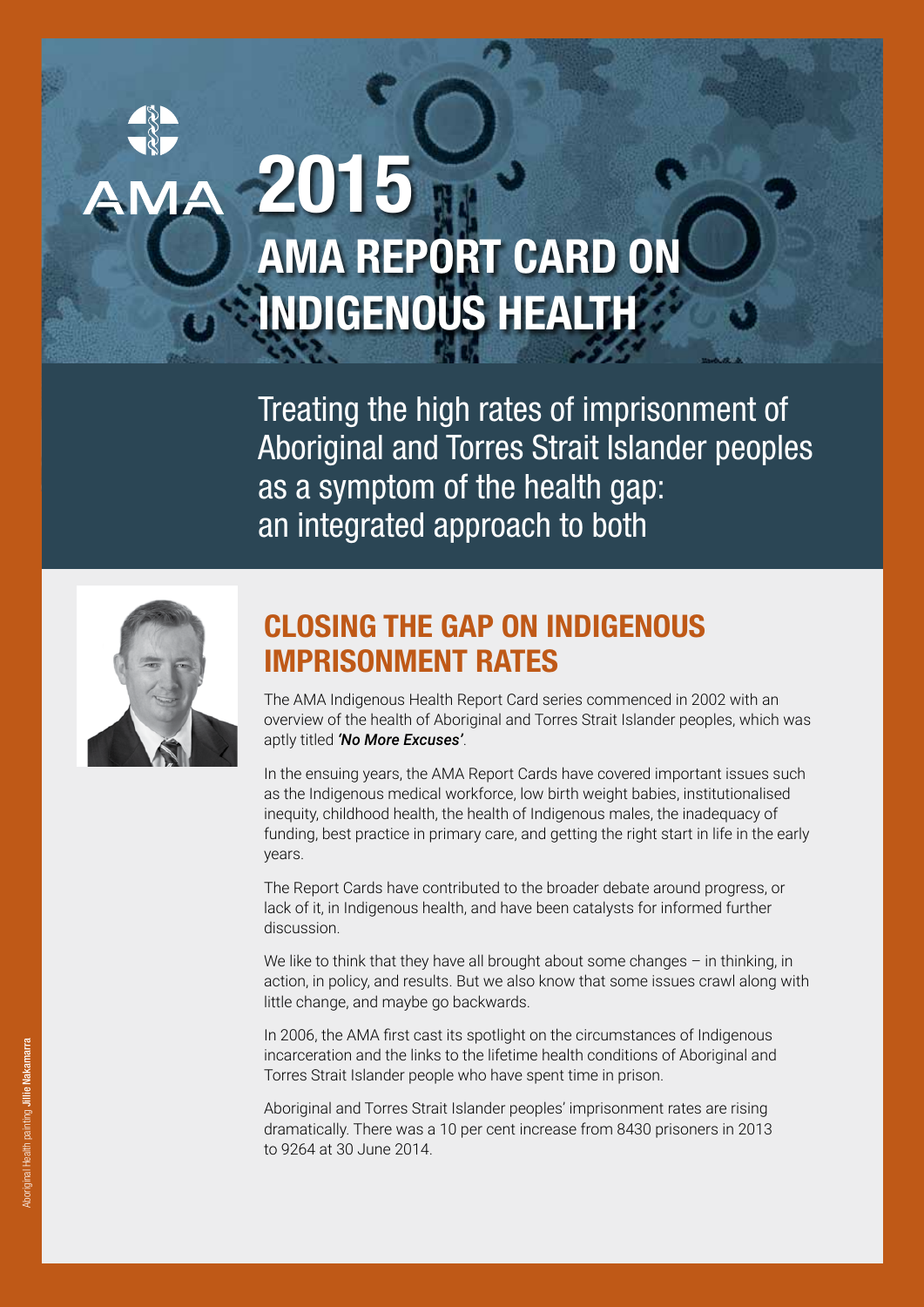

Disturbingly, Aboriginal and Torres Strait Islander 10 to 17 year olds are 17 times more likely as non-Indigenous young Australians to have been under youth justice supervision. In health terms, this can be a life sentence.

This Report Card is full of similar chilling statistics and the horrific effects being in prison can have on the health of individuals, and how these health issues can stay with these people throughout their lives.

But this Report Card is about more than defining the problem  $-$  it is about prescribing solutions.

The AMA commends this Report Card to everybody involved with and concerned about Indigenous incarceration and its effect on the health of Aboriginal and Torres Strait Islander people.

Above all, we urge our political leaders at all levels of government to take note of this Report Card and be motivated to act to implement solutions. No more excuses.

Alle

Professor Brian Owler President, Australian Medical Association November 2015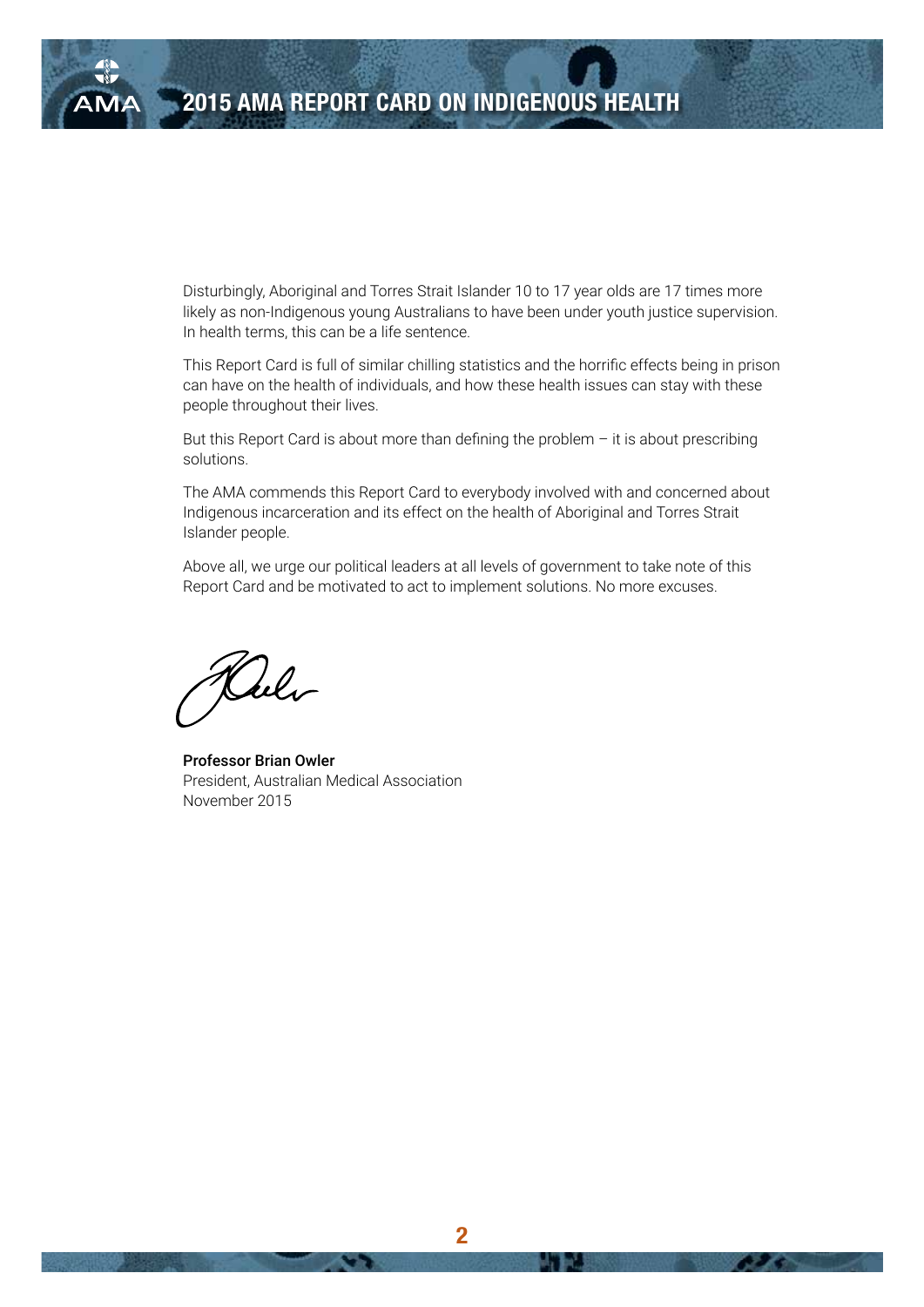

## EXECUTIVE SUMMARY

Among the divides between Aboriginal and Torres Strait Islander peoples and non-Indigenous people in Australia, the health and life expectancy gap and the stark difference in the rates of imprisonment are among the most well-known.

- It is estimated that, on average, an Indigenous male born in 2010-2012 will live just over 10 years less than their non-Indigenous peers (69.1 and 79.7 years respectively) and an Indigenous female just under 10 years less than her non-Indigenous peers (73.7 and 83.1 years respectively).<sup>1</sup> Life expectancy is a proxy indicator for overall health and wellbeing. Each year, the Prime Minister, reports against 'Closing the Gap' targets that include one to close the life expectancy gap by 2030.<sup>2</sup>
- The age standardised imprisonment rate for Aboriginal and Torres Strait Islander peoples was 13 times greater than for their non-Indigenous peers in 2015.<sup>3</sup> The year 2016 marks a grim milestone in the numbers of Aboriginal and Torres Strait Islander peoples being held in custody. At the end of the 2015 June quarter, the average daily number of Aboriginal and Torres Strait Islander adult prisoners was 9940, comprising 8938 males and 1002 females.<sup>4</sup> Under current projections, for the first time over 10,000 Indigenous people could be in custody on the night of the annual prison census on 30 June 2016. At the 2015 June quarter, Aboriginal and Torres Strait Islander people represented 28 per cent of all adult full-time prisoners<sup>4</sup> despite being only three per cent of the population.<sup>5</sup> They accounted for approximately two per cent of the total Aboriginal and Torres Strait Islander population.4

This Report Card treats the two gaps as connected. While acknowledging the complex drivers of imprisonment in any individual's case, it considers the 'imprisonment gap' as symptomatic of the health gap. In particular, the AMA believes it is possible to isolate particular health issues (mental health conditions, alcohol and other drug use, substance abuse disorders, and cognitive disabilities are the focus of this report card) as among the most significant drivers of the imprisonment of Aboriginal and Torres Strait Islander peoples, and target them as health issues as a part of an integrated approach to also reduce imprisonment rates.

Further, this Report Card examines how the situation is compounded by a health system and prison health system that, despite significant improvements over past decades, remains - in many critical areas - unable to respond appropriately to the needs of Aboriginal and Torres Strait Islander prisoners.

The year 2016 marks two anniversaries that make this Report Card timely.

- The first is the 25<sup>th</sup> anniversary of the report of the Royal Commission into Aboriginal Deaths in Custody (RCIADIC). As this Report Card demonstrates, many of its recommendations are as relevant today as they were in 1991.
- The second is the 10th anniversary of the 2006 AMA Indigenous Health Report Card, *Undue Punishment? Aboriginal and Torres Strait Islander People in Prison: An Unacceptable Reality*. 6 At that time, Aboriginal and Torres Strait Islander peoples comprised 22 per cent of the prison population, and an Indigenous person was 12 times more likely to be in prison than a non-Indigenous peer.<sup>6</sup> As the 2015 data above demonstrates, today the situation is worse.

**2 3**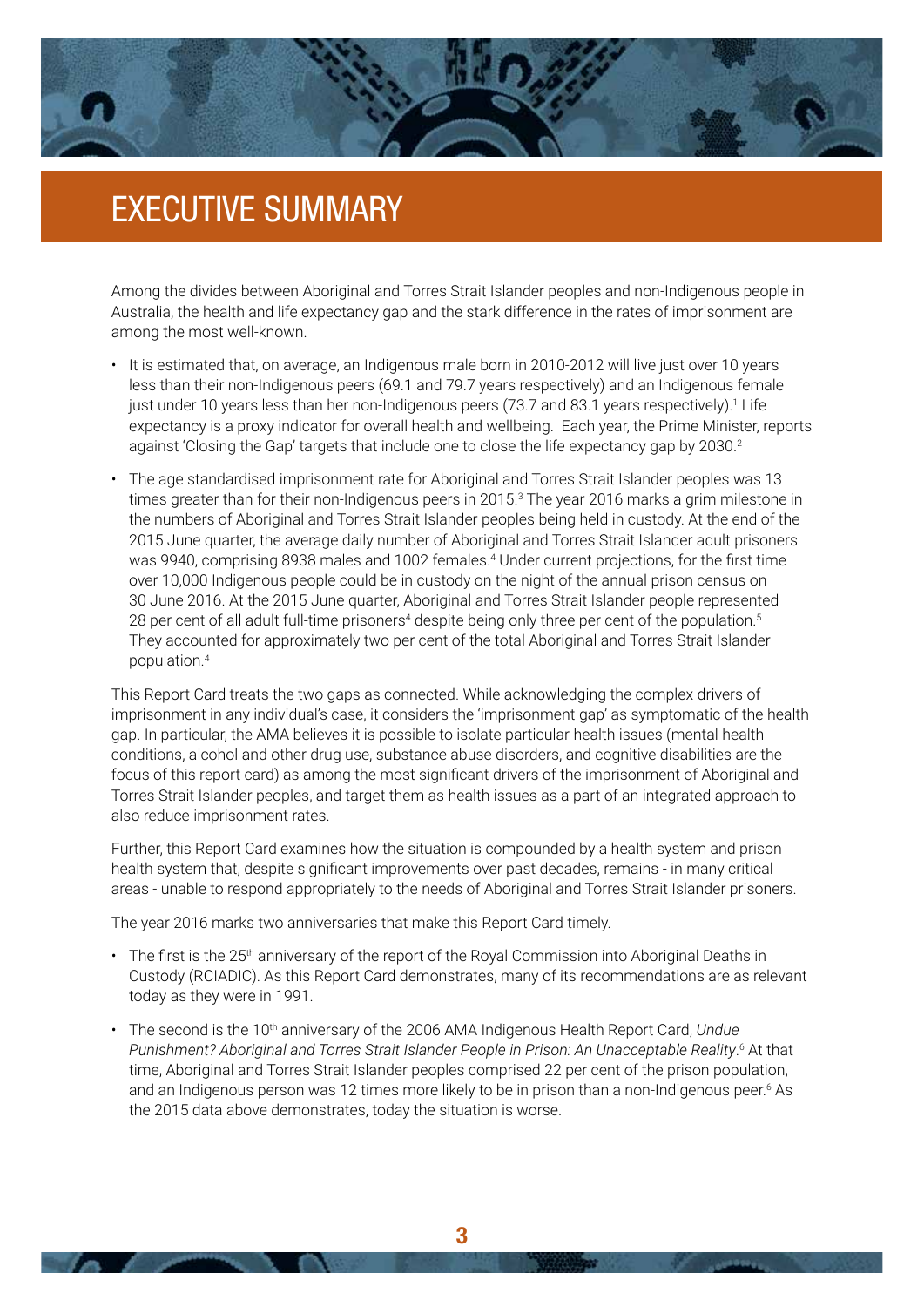The AMA's 2006 Indigenous Health Report Card called on the Australian Government to 'keep out of prison those who should not be there, principally those with mental health and substance abuse disorders'6 by: setting targets to reduce imprisonment among this cohort; screening all those on remand and following sentencing for mental health problems within 48 hours; and diverting them to best practice treatment and support programs.6

This Report Card builds on these calls by recommending:

- setting a national target for 'closing the gap' in the rates of imprisonment of Aboriginal and Torres Strait Islander peoples (that is, bringing it down to at least the rates among non-Indigenous people); and
- adopting a justice reinvestment approach to fund services that will divert individuals from prison as a major focus.

Our 2006 Report Card on Indigenous Health also called on the Australian Government to 'ensure that health services provision in prisons is the best it can be, in particular supporting inmates to take control of their health and the determinants of their health.'6

This Report Card builds on this call by recommending that Australian governments adopt an integrated approach to reducing imprisonment rates and improving health through much closer integration of Aboriginal Community Controlled Health Organisations (ACCHOs), other services and prison health services across the pre-custodial, custodial and post-custodial cycle. Key elements of this approach are:

- a focus on health issues associated with increased risk of contact with the criminal justice system and imprisonment. In particular, mental health conditions, alcohol and drug use, substance abuse disorders and cognitive disabilities;
- service models that incorporate both health care and diversionary practices. These models would be developed by ACCHOs working in partnership with Australian governments and prison health services. Such would define the roles, and integrate the work of, ACCHOs, other services and prison health services to provide the integrated approach;
- preventing criminalisation and recidivism. The former, by detecting individuals with health issues that can put them at risk of imprisonment while in the community and working with them to treat those issues and prevent potential offending; and
- continuity of care. That is, (a) from community to prison with a particular focus on successfully managing release. And (b) post-release (from prison to community) - with a focus on successful reintegration of a former prisoner into the community and avoiding recidivism. Important elements of continuity of care include access to health records, and individual case management as available.

A critical part of the implementation of this approach is likely to involve:

• expanding the capacity of ACCHOs and other services as required to establish and/or build on existing interdisciplinary mental health and social and emotional wellbeing teams that can work effectively with or coordinate health care for people at risk of imprisonment while in the community and work to divert them from potential contact with the criminal justice system;

**4**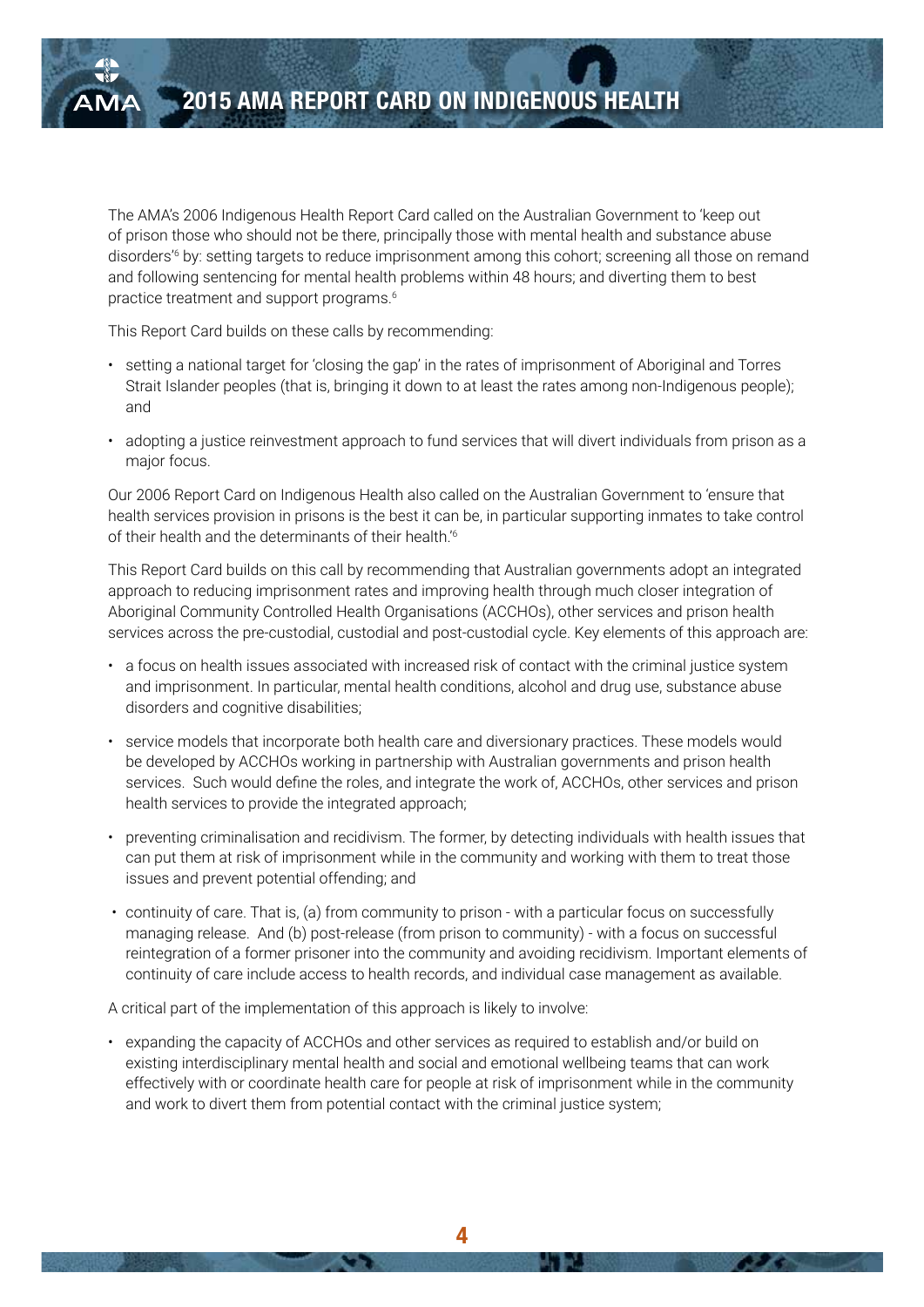- ensuring that these interdisciplinary mental health and social and emotional wellbeing teams are connected to, or include, culturally competent professionals to work effectively with mental health disorders, substance abuse disorders, and cognitive disabilities; and
- supporting prison health services to be able to deliver a culturally safe and competent service including by employing greater numbers of Aboriginal Health Workers and Indigenous health professionals, and working in partnership with ACCHOs or other services.

Because Aboriginal and Torres Strait Islander peoples tend to come into contact with the criminal justice system at younger ages than their non-Indigenous peers, a major focus of this integrated approach is on the health, wellbeing, and diversion from the criminal justice system of Aboriginal and Torres Strait Islander children and adolescents. Culturally-based approaches have been identified as effective in working with this cohort in areas like suicide prevention.<sup>7</sup> The AMA anticipates that the integrated approach it is recommending would incorporate access to Elders and cultural healers as a core component.

The recommendations in this Report Card further develop the AMA's 2012 *Position Statement on the Health and Criminal Justice System*<sup>8</sup> that stated:

- Aboriginal and Torres Strait Islander peoples should 'have full access in prison to culturally safe primary health care, including management of chronic illness, social and emotional wellbeing, mental health, and drug and alcohol problems';
- Aboriginal and Torres Strait Islander cultures are 'respected in the design and provision of health and medical care in prisons and juvenile detention facilities'; and
- Aboriginal and Torres Strait Islander prisoners have access … 'to community elders and to relevant representatives of their communities to address their cultural beliefs and needs'.8

They also complement the AMA's 2014 A*lcohol Summit Communiqué*, which recommended that a national alcohol strategy be developed, and that this should include strategic responses to increase availability of targeted alcohol prevention and treatment services throughout the community; and include measures that specifically respond to the particular needs and preferences of Aboriginal and Torres Strait Islander people.<sup>9</sup>

It is the AMA's hope that this Report Card will help build momentum for a national integrated approach to reducing both the Aboriginal and Torres Strait Islander health and imprisonment gaps - one that understands both as aspects of each other. Such an approach is aligned with the integrated, whole of life, and holistic approaches that Aboriginal and Torres Strait Islander peoples have long called for as responses to both.10

It is not credible to suggest that Australia, one of the world's wealthiest nations, cannot solve a health and justice crisis affecting three per cent of its citizens.<sup>11</sup> The high rates of health problems among, and the imprisonment of, Aboriginal and Torres Strait Islander peoples should be a priority social justice and human rights issue in this context.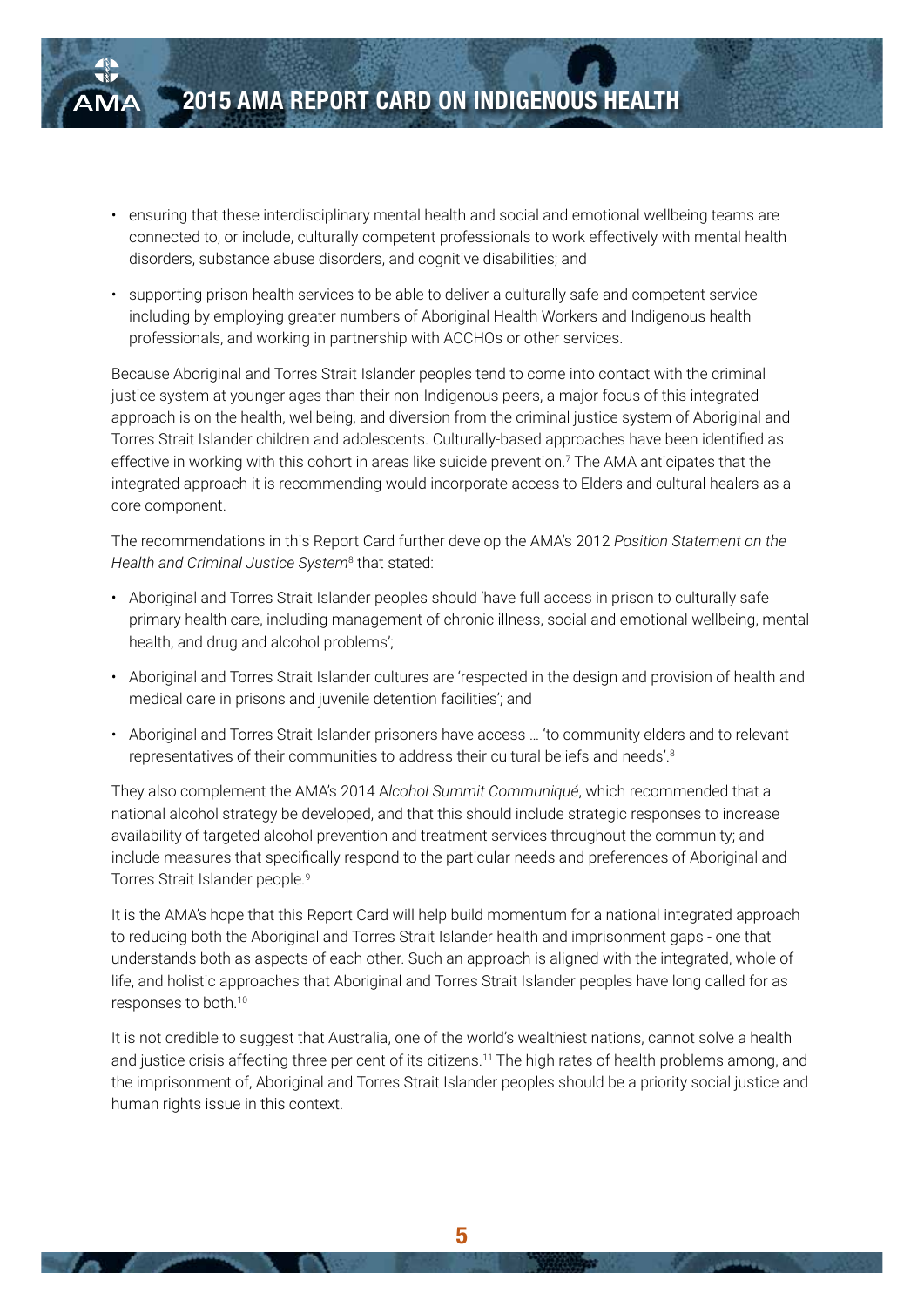## **Recommendations**

Set a national target for closing the gap in the rates of Aboriginal and Torres Strait Islander imprisonment.

2 Adopt a justice reinvestment approach to fund services that will divert Aboriginal and Torres Strait Islander people from prison.

**3** Develop service models to support the expansion of ACCHOs and other services as part of an integrated approach to improving the health of Aboriginal and Torres Strait Islander peoples in the community (including responding to mental health conditions, substance use disorders and cognitive disabilities based on need) and as a preventative measure to reduce imprisonment rates.

4 In partnership with ACCHOs, prison health services, and other services as appropriate, develop a model of health care that integrates ACCHOs, prison health services, and other services to deliver an integrated approach to service provision that aims to improve health and reduce imprisonment rates at the same time.

5 Employ Aboriginal Health Workers and Indigenous health professionals in prison health services to support them to deliver a culturally competent health service.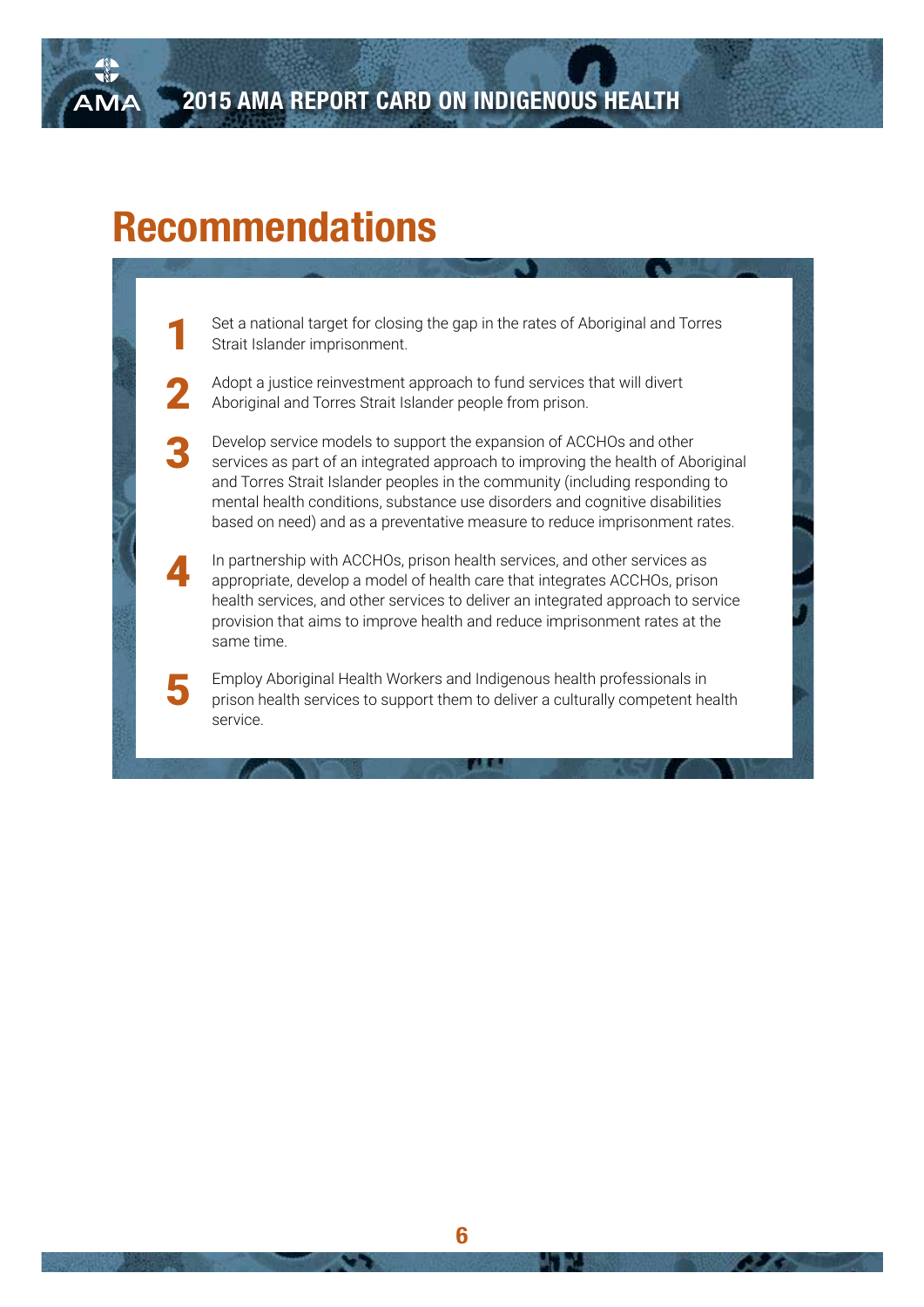# PART 1

## THE HIGH RATES OF IMPRISONMENT OF ABORIGINAL AND TORRES STRAIT ISLANDER PEOPLES AND THE CONNECTION TO HEALTH ISSUES

Understanding why Aboriginal and Torres Strait Islander peoples experience both poorer health and higher rates of imprisonment when compared to non-Indigenous people must include an acknowledgement of the political and social context of their situation.

To start, the impacts of the historical determinants associated with colonisation (such as child removals and reduced access to country) can leave individuals, families, and communities vulnerable to mental and physical health and wellbeing problems<sup>12</sup>, and high rates of imprisonment. Today, these manifest as social determinants that include social exclusion, unemployment, lower access to quality education, poverty,<sup>13</sup> lack of political power, and racism.14

Associated with these are high rates of stressful life events that can cause psychological distress, trauma, mental health conditions and disorders, and contribute to at-risk alcohol and other drug use and substance use disorders.15 Yet, despite the higher reported rates of these conditions among Aboriginal and Torres Strait Islander peoples, the evidence suggests that they have significantly lower access to appropriate health and other services when their additional health service needs are taken into account.14, 16

Further, some police practices - such as the recently introduced, and widely criticised, 'paperless arrests' in the Northern Territory (that allow police to detain people for up to four hours for minor offences)17 - contribute to the negative cycles that can bring disproportionate numbers

**6 7**

of Aboriginal and Torres Strait Islander peoples into frequent contact with the criminal justice system. Further, there is some evidence that suggests the courts will sentence them more harshly for the same offences when compared to their non-Indigenous peers.<sup>18</sup>

For all these reasons, as well as factors unique to each individual prisoner, Aboriginal and Torres Strait Islander peoples' imprisonment rates are rising dramatically. Between the 2014 and 2015 March quarters, Aboriginal and Torres Strait Islander males in prison increased by seven per cent and females by nine per cent.<sup>4</sup> At the end of the 2015 June quarter, 9940 Aboriginal and Torres Strait Islander prisoners were reported.4

Aboriginal and Torres Strait Islander peoples are significantly over-represented in custodial settings. In the June 2015 quarter, they comprised 28 per cent of all sentenced prisoners,4 despite comprising three per cent of the population.<sup>5</sup> The age-standardised imprisonment rate in 2014 was 13 times greater than for non-Indigenous people.<sup>3</sup> Aboriginal and Torres Strait Islander females comprised over one-third of all female prisoners in 2014.3

In 2012-2013, Aboriginal and Torres Strait Islander 10 to 17 year olds comprised about 40 per cent of 10 to 17 year olds under youth justice supervision, and 50 per cent of all young people in detention.<sup>19</sup> They are 17 times as likely as non-Indigenous young people to have been under youth justice supervision.<sup>19</sup> And this overrepresentation gap has increased over recent years.19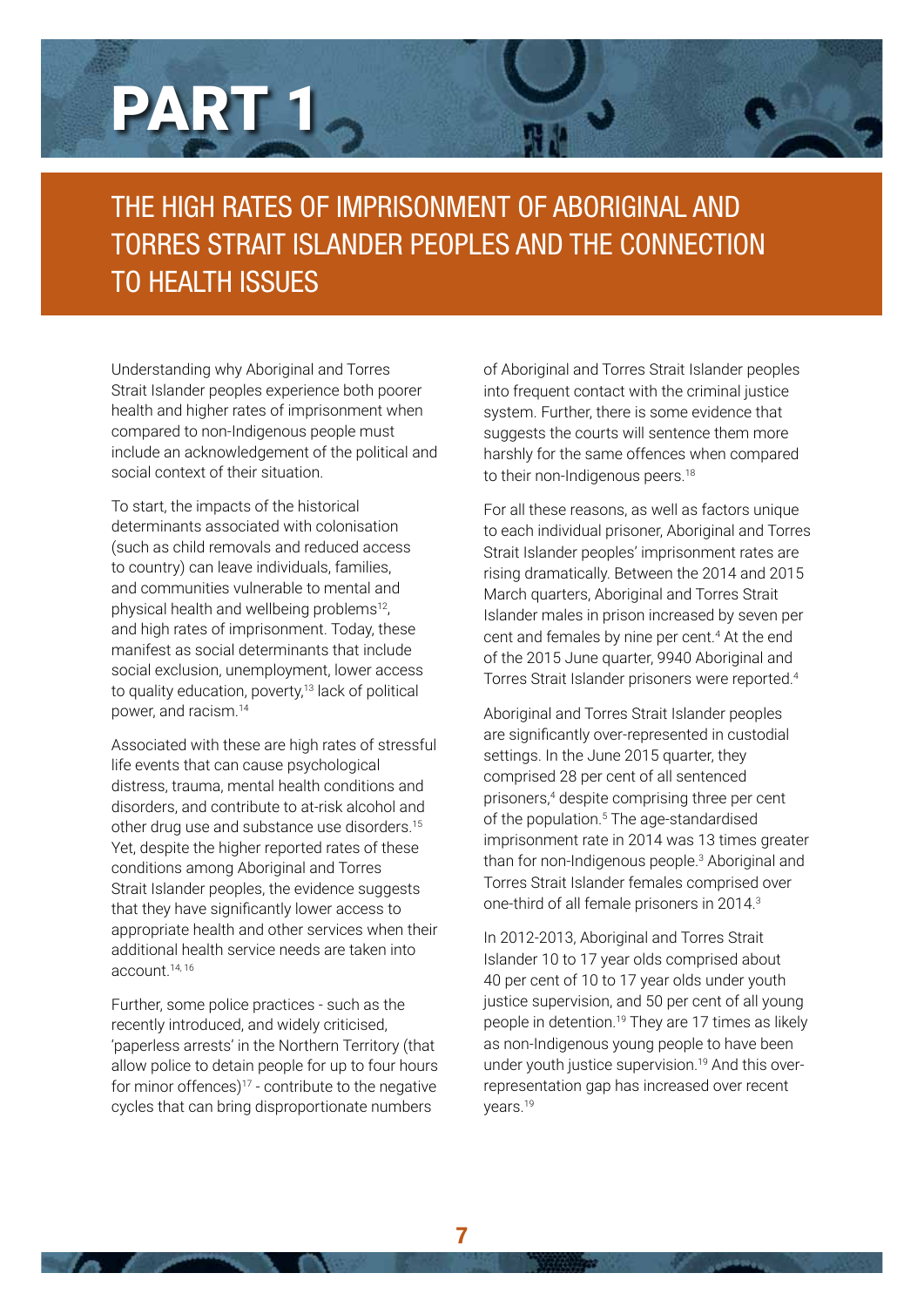Aboriginal and Torres Strait Islander children and young people must be a priority in attempts to reduce imprisonment rates. First, nationally, more than one in three Aboriginal and Torres Strait Islander peoples were under 15 years of age (36 per cent) at the time of the 2011 Census.20 Second, for Indigenous persons, contact with the criminal justice system prior to adulthood is a strong predictor for imprisonment as an adult. A study followed 5500 10 to 18 year olds after their 1995 first time appearance in the New South Wales Children's Court: 700 of this cohort were Aboriginal and/or Torres Strait Islander.21 By 2003, nine in 10 had made at least one adult court appearance, and over one in three had received an adult custodial sentence.<sup>21</sup> The study reported that the earlier the age of first contact with the criminal justice system the greater the likelihood of further contact.21

And, among adults, there are significantly higher rates of repeat offending among Aboriginal and Torres Strait Islander prisoners. In 2014, four in five were repeat offenders, compared to about three in five of non-Indigenous prisoners.<sup>3</sup> About one-third of Aboriginal and Torres Strait Islander entrants had been in prison at least five times before, compared with one-quarter of non-Indigenous entrants.22 And this higher rate of cycling in and out of prison contributes to poorer health outcomes by disrupting continuity of care for health conditions, including those that are the focus of this Report Card.

Violence is the most common offence resulting in the imprisonment of Aboriginal and Torres Strait Islander peoples. In 2014, 35 per cent of Aboriginal and Torres Strait Islander prisoners were charged or convicted with acts intended to cause injury, compared with 16 per cent of non-Indigenous prisoners: double the rate.3 Violence among Aboriginal and Torres Strait Islander peoples is often connected to alcohol use, and they are often victims of alcohol-related violence.23, 24 Acquired brain injuries that result in cognitive disabilities, as discussed further below, can be a result.

However, it should also be noted that Aboriginal and Torres Strait Islander peoples are also imprisoned at higher rates than other Australians for 'victimless' crimes such as traffic offences,<sup>25</sup> promoting calls for a review of sentencing practices in some instances.26

#### **The connection to mental health disorders**

High rates of mental health disorders are reported among Aboriginal and Torres Strait Islander prisoners. A 2008 Queensland study involved 419 Aboriginal and Torres Strait Islander prisoners being clinically assessed for such using the Composite International Diagnostic Interview (CIDI) that draws on criteria for mental health disorders in the World Health Organization's *International Statistical Classification of Diseases and Related Health Problems* (ICD-10).27 A modified version of the CIDI substance use disorder module was administered, with questions about substance use focused on the 12 months prior to incarceration.27 Substance use disorders can be considered as mental health disorders because they are associated with damage to mental health, for example, depressive and psychotic disorders.28

In the 2008 Queensland study cohort, mental health disorders were detected in 73 per cent of male prisoners and 86 per cent of female prisoners. Substance use disorders were the most common disorder: detected in 66 per cent of the male and 69 per cent of female prisoners. These were often co-morbid with other mental health disorders.27 Conditions detected included anxiety disorders (20 per cent male prisoners; 51 per cent female prisoners of the cohort); depressive disorders (11 per cent; 29 per cent); and psychotic disorders (8 per cent; 23 per cent).27 The reported incidence of trauma is discussed in Text Box 1 below.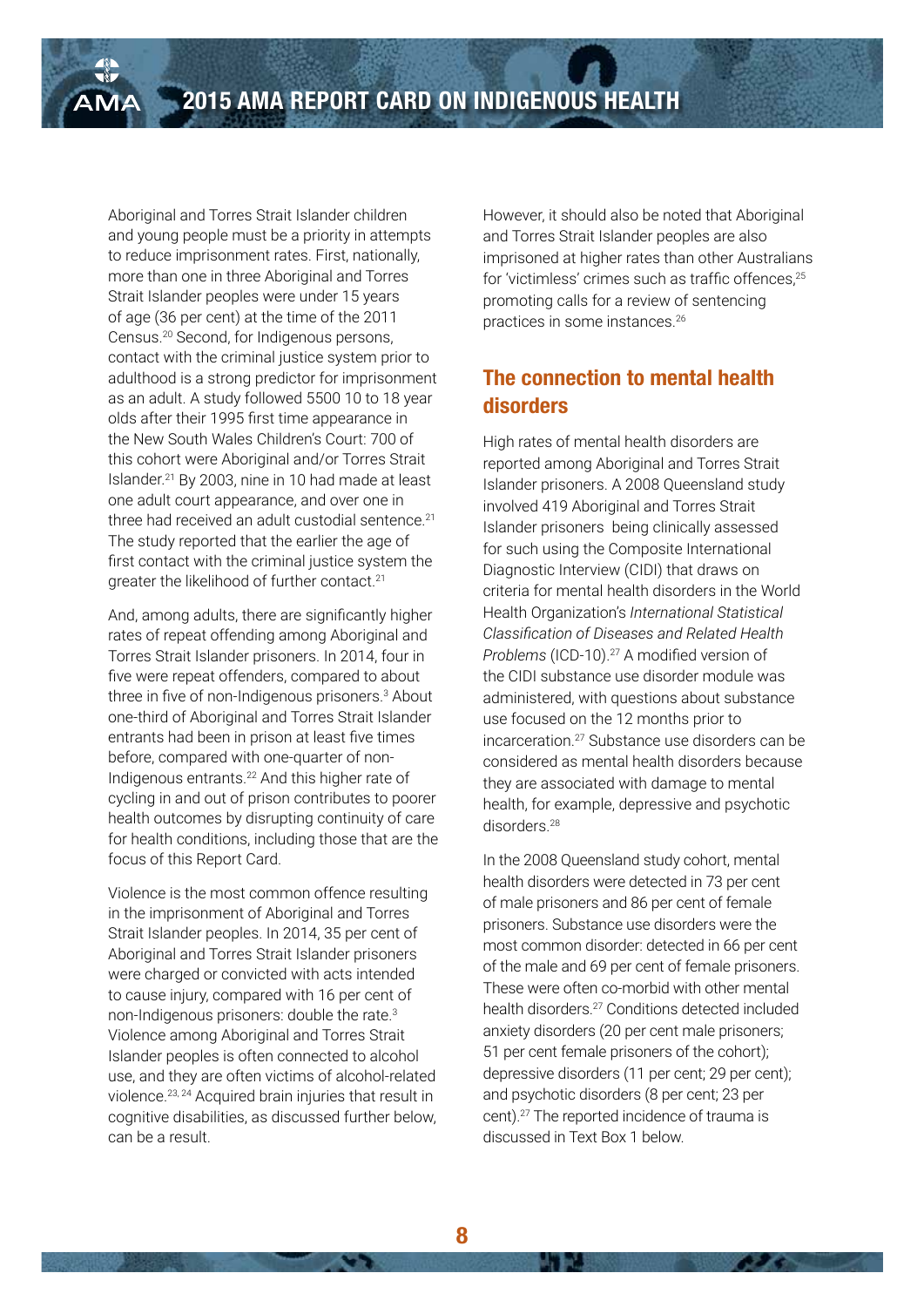#### **Text Box 1: Trauma and Aboriginal and Torres Strait Islander Prisoners**

Trauma is not a mental illness, but typically refers to symptoms associated with particularly intense stressful life events that overwhelm a person's ability to cope including, but not limited to, psychotic breakdown and post-traumatic stress. Post-Traumatic Stress Disorder (PTSD) is one manifestation of trauma. The 2008 Queensland study referred to in the text reported 12.1 per cent of Aboriginal and Torres Strait Islander male prisoners and 32.3 per cent of female prisoners with PTSD.27

There is evidence that Aboriginal and Torres Strait Islander peoples with diagnosed mental health disorders have substantially more contact with the police than their non-Indigenous peers. A 2012 University of New South Wales study examined 2731 individuals in New South Wales whose mental health disorder(s) and cognitive disability diagnosis was known, and who had been in prison.29 Of the total study cohort, 25 per cent (676) identified as being Indigenous.<sup>29</sup>

Across a range of indicators, the Aboriginal and Torres Strait Islander cohort in the study fared significantly worse than their non-Indigenous peers. Overall, the former came into contact with the criminal justice system on average three years earlier (at an average age of 15.3 years of age, and a median age of 14.3 years); with 25 per cent having had their first police contact by age 12.29 First custody also occurred four years earlier than in the non-Indigenous cohort.<sup>29</sup>

The study reported that compared to non-Indigenous prisoners with diagnosed mental health disorders, Aboriginal and Torres Strait Islander prisoners had, on average, an additional 29 contacts per person over the period of their lives included in the study, $29$  at an increased rate of 1.7 contacts per year.<sup>29</sup> Further, mental health disorders in this cohort are associated with increased recidivism, and with five more episodes of incarceration (although comprised

of much shorter stays in custody) than their non-Indigenous peers.29

A systematic review of eight quantitative studies on the mental health of Aboriginal and Torres Strait Islander prisoners concluded that the available literature suggests high rates of mental problems, and that the rates among women are of particular concern.<sup>30</sup> However, studies in this area are few and limited in scope. The review concluded that the first step toward addressing the high rates of mental health problems among Aboriginal and Torres Strait Islander peoples in custody is to systematically identify the nature and extent of these problems.<sup>30</sup> The AMA supports this call.

#### **The connection to alcohol and other drug use**

Alcohol and other drug use is also associated with offending behaviour and, as noted, alcohol use is associated in particular with violent offending. An analysis of Drug Use Monitoring in Australia (DUMA) project findings over 1999–2005 reported 79 per cent of Aboriginal and Torres Strait Islander peoples tested positive for drugs (including alcohol, cannabis, amphetamines, and heroin) at the time of being detained by police.<sup>31</sup> The 2009 NSW Inmate Health Survey reported that 55 per cent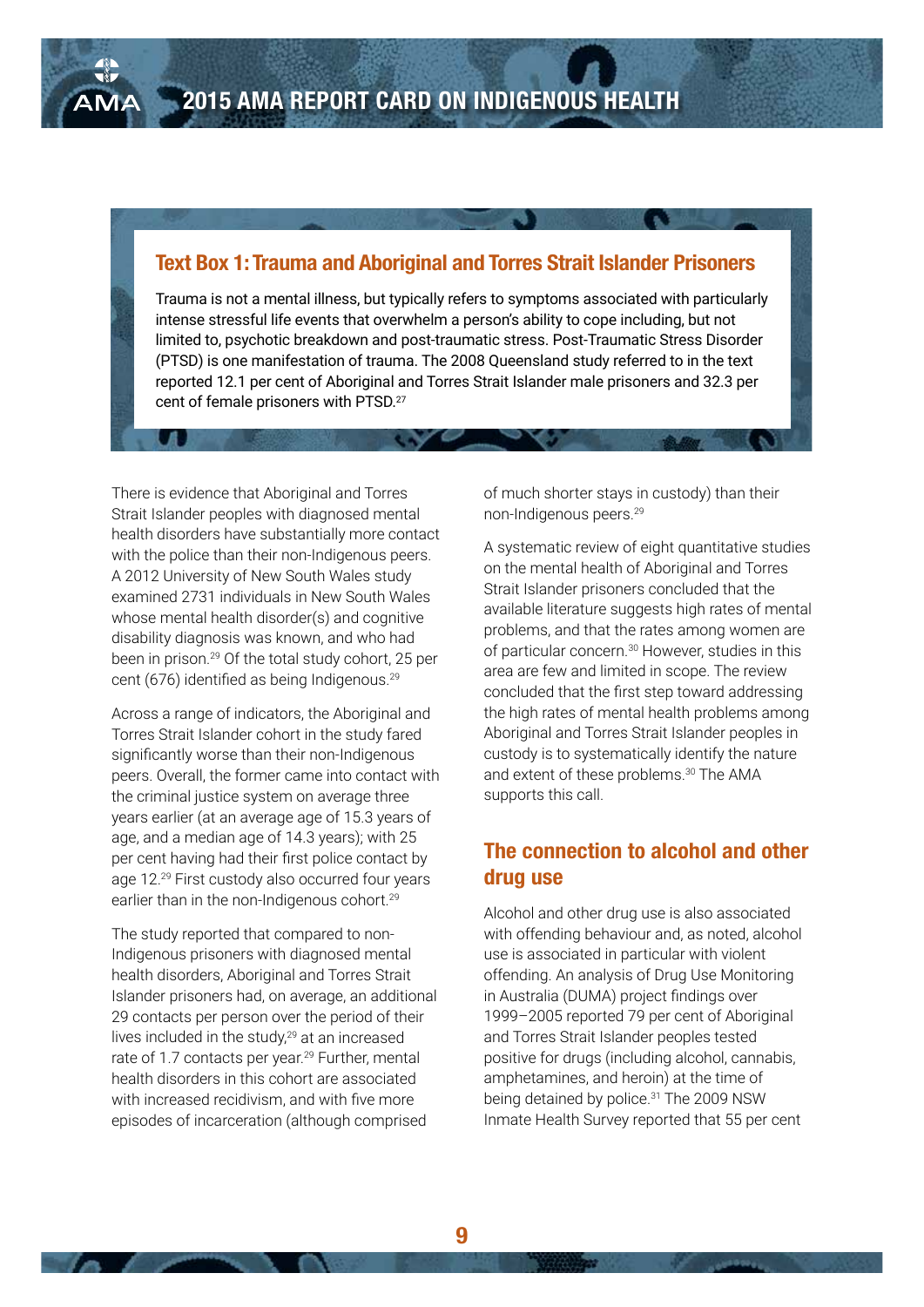of Aboriginal and Torres Strait Islander male prisoners and 64 per cent of female prisoners reported an association between drug use and their offence  $32$ 

Other analysis of DUMA data (for 2002-2003) along with that from the Drug Use Careers of Offenders (DUCO) project reported over two thirds (69 per cent) of Aboriginal and Torres Strait Islander male prisoners, and 43 per cent of Aboriginal and Torres Strait Islander male police detainees, had used alcohol at the time of arrest or commission of the offence, compared with 27 per cent and 28 per cent respectively of their non-Indigenous peers.33

Longer-term alcohol addiction is also a contributing factor to crime. The DUCO project reported two and half times as many Aboriginal and Torres Strait Islander prisoners (five per cent) attributing their criminal behavior to alcohol addiction as their non-Indigenous peers (two per cent). $33$ 

Recent reports suggest methamphetamine ('Ice') is replacing alcohol as the drug of choice in some Indigenous communities.<sup>34</sup> 'Ice' is associated with increasing levels of violence, particularly domestic violence.35

#### **The connections to cognitive and intellectual disabilities**

In the 2012 University of New South Wales study referred to above, 1463 individuals were assessed as having a cognitive disability, defined as an IQ assessed at below 80.29 The study also differentiated people with an intellectual disability (defined in the study as an IQ assessed at below 70).29

Among the cohort with a cognitive disability, 65 per cent of Aboriginal and Torres Strait Islander participants were assessed as having an

intellectual disability, compared to 54 per cent of their non-Indigenous peers.29

Among Aboriginal and Torres Strait Islander prisoners with an intellectual disability, first contact with the criminal justice system was occurring approximately one and a half years earlier than for those without - with a median age of first contact of 13.8 years.<sup>29</sup> Over the period of their lives included in the study, they also had on average 17 more police contacts than their non-Indigenous peers, (91 contacts compared to 74).<sup>29</sup>

Further, of the 1463 individuals assessed as having a cognitive disability, approximately 66 per cent were assessed as having complex needs; that is, with a dual diagnosis with a mental health disorder, or what is described as 'alcohol or other drug problematic use'.29 For those with complex needs, the study noted an association between lower rates of contact with the criminal justice system and higher rates of contact with the support services provided by New South Wales Family and Community Services, Ageing, Disability and Home Care (ADHC).29 And the study authors concluded that Aboriginal and Torres Strait Islander peoples in the cohort had received the lowest levels of support from services.29 This suggests the importance of health and support services in diverting Aboriginal and Torres Strait Islander peoples with cognitive and complex needs from the criminal justice system.

Particularly for people with cognitive and intellectual disabilities involved with the criminal justice system, proper assessment of their disability should occur prior to sentencing to help guide the courts as to whether a noncustodial option is appropriate. This is discussed further in Text Box 2 below.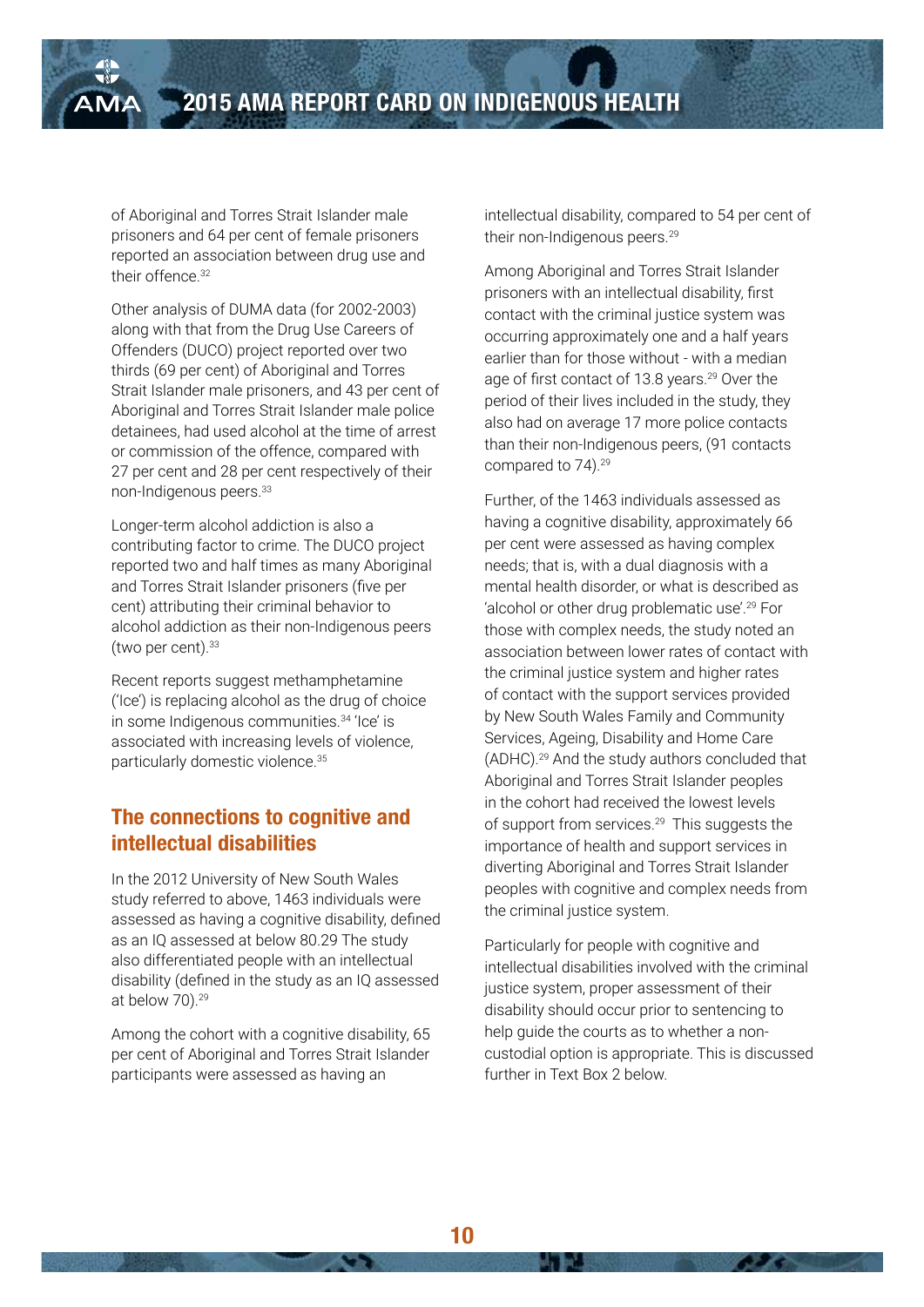#### **Text Box 2: The Contact of People with Fetal Alcohol Spectrum Disorders with the Criminal Justice System**

Fetal alcohol spectrum disorders (FASD) is an umbrella term to describe 'a range of physical, cognitive, behavioural, and neurodevelopmental abnormalities that result from the exposure of a fetus to alcohol consumption during pregnancy'.36 FASD is entirely preventable if alcohol is not consumed during pregnancy.36

Within FASD, Fetal Alcohol Syndrome (FAS) is a diagnosis with indicators including growth deficiency, distinct facial characteristics, and central nervous system damage.<sup>37</sup> Partial Fetal Alcohol Syndrome (pFAS) is a diagnosis where it is known that alcohol was consumed during pregnancy, but the person presents without some or any of the physical symptoms of FAS.37 Individuals with pFAS may be as severely impaired in day-to-day functioning than those with a diagnosis of FAS, as the deficits in brain function may be similar.<sup>37</sup>

The Lililwan Project is a study designed, in part, to estimate the prevalence of FASD and associated factors in an Aboriginal community – the Fitzroy Valley in the Kimberley, Western Australia.38 About 95 per cent of Aboriginal children born over 2002-2003 in the community were involved.38 FAS or pFAS was diagnosed in 13 of 108 children, a prevalence of 120 in 1000, or 12 per cent.38 Prenatal alcohol exposure was confirmed for all children with FAS/pFAS, including 80 per cent in the first trimester and 50 per cent throughout pregnancy.38

In the 13 diagnosed FAS/pFAS children, the most common functional impairments were attention deficit hyperactivity disorder (ADHD) with or without sensory dysfunction (69 per cent), academic achievement (62 per cent), communication (54 per cent), cognition (50 per cent), memory (50 per cent), and executive functioning (50 per cent).38

In its 2011 inquiry into Indigenous youth in the criminal justice system, the House of Representatives Standing Committee on Aboriginal and Torres Strait Islander Affairs heard an estimate that 60 per cent of adolescents with a FASD had been in contact with the criminal justice system, and that Aboriginal and Torres Strait Islander children with a FASD are at particular risk.39 The reasons include offending behaviour related to lower impulsive control, inappropriate reaction to fright or loud noises, inappropriate sexual behaviour, and being taken advantage of by other offenders and involved in criminal activity.39 Once involved with the criminal justice system, they may forget to pay fines or obey court orders, and become further and further enmeshed.39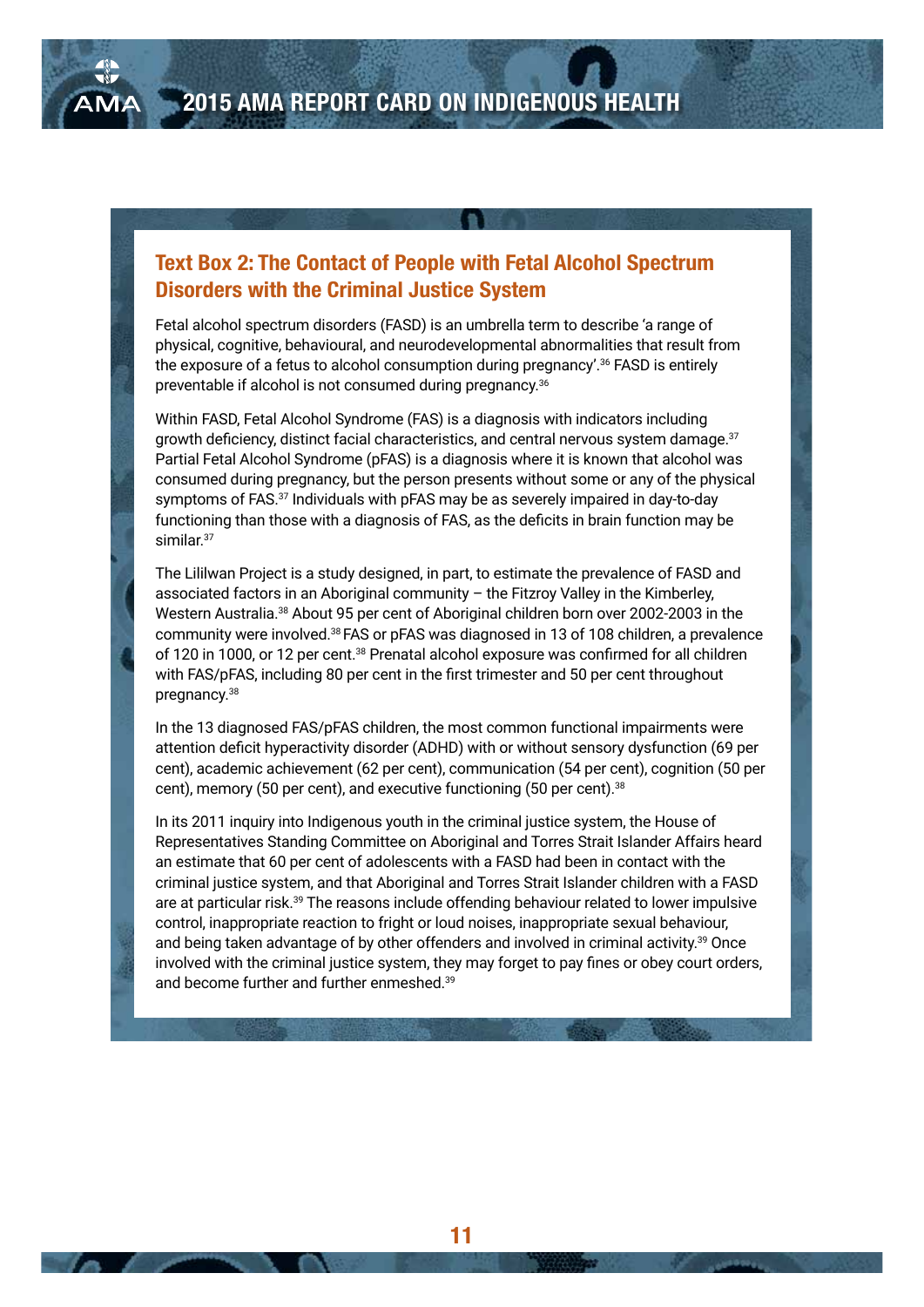Further, a child with FASD is likely to be born into households where alcohol or other drugs might continue to be used by their mother and/or carers including at problem levels. This, and the fact that a child with FASD might exhibit behaviour (particularly ADHD) that his or her parents or carers fail to understand, means an increased risk of poor attachment, neglect, and/or other abuse, compounding the effects of FASD on the child's behaviour.40

Without a formal medical diagnosis of a FASD, it is difficult for magistrates to use impaired functioning as a mitigating factor in sentencing, as was formally adopted by the Supreme Court of Western Australia in 2009. Its *Equality Before the Law Bench Book* notes that 'individuals with a FASD who become involved with the criminal justice system may not understand the arrest and court process, will have diminished competency and capacity, and will not fully grasp the severity of the situation. Individuals with a FASD may make false confessions without understanding the legal consequences of such an act'.41

Best practice for diverting people with a FASD from contact with the criminal justice system is the subject of ongoing research. However, a 2004 evaluation of a project in the United States involving 19 women with a FASD and with an average age of 22 years, suggests that a combination of targeted education, individual case management, and the right support services can be effective in reducing the risks.<sup>42</sup> Results of this approach included decreased alcohol and drug use, increased use of contraceptives, increased use of medical and mental health care services, and stable housing. The evaluation suggests that individualised management of people with a FASD can be effective in minimising their risk of contact with the criminal justice system as well as risk to health.<sup>42</sup>

As noted, the AMA supports the development of a national alcohol strategy that includes measures that specifically respond to the particular needs and preferences of Aboriginal and Torres Strait Islander people.<sup>9</sup> This includes responses to FASD in Aboriginal and Torres Strait Islander communities.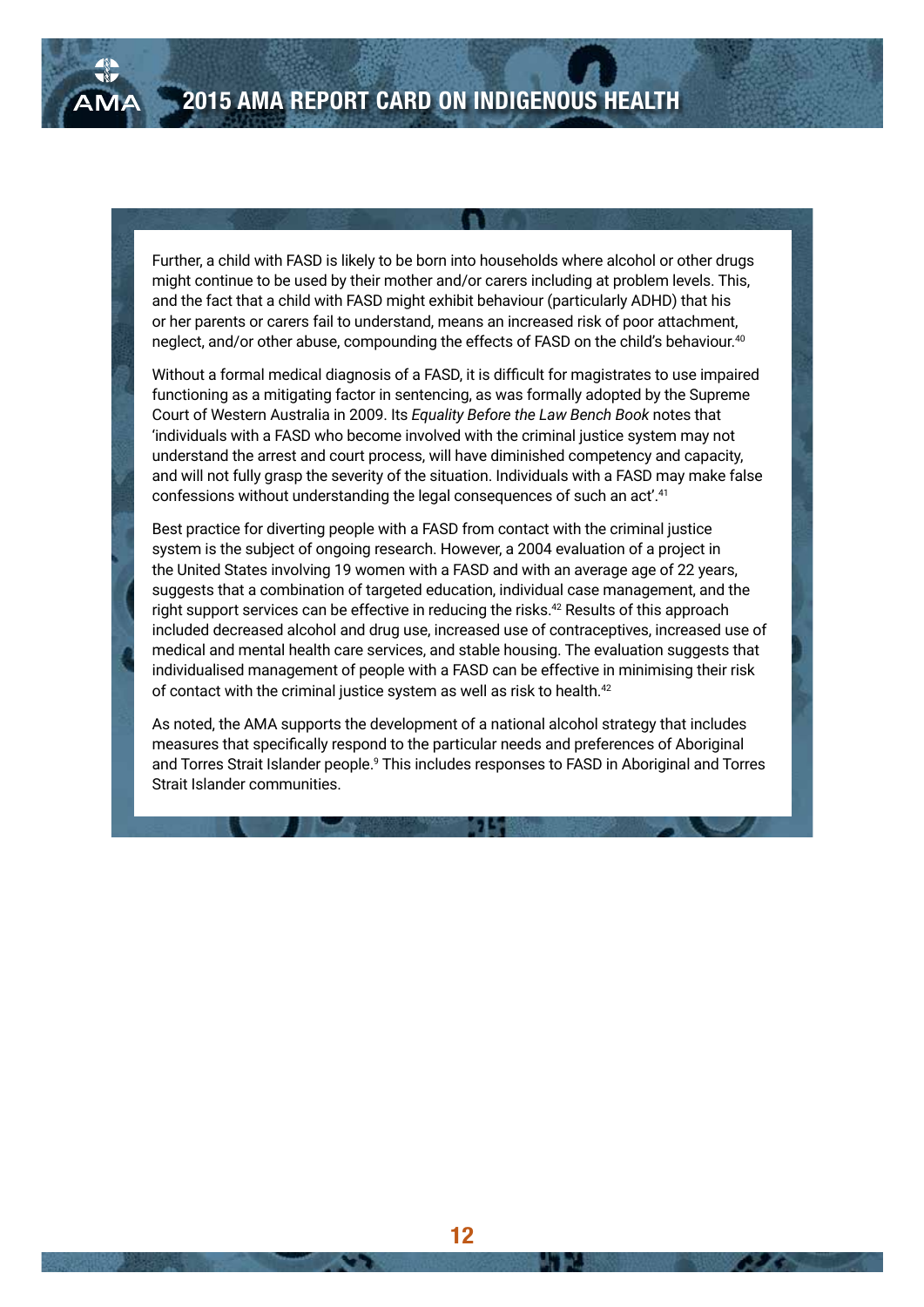## PART 2

## HEALTH SERVICES IN THE COMMUNITY AND IN PRISONS

The 2012 National Prisoner Health Data Collection (NPHDC 2012) is the most comprehensive, recent source of prisoner health data available. It includes data collected from 794 prison entrants, about 4000 prisoners visiting prison clinics, and about 9000 prisoners taking medication. It also includes data from 387 prison dischargees (prisoners expecting to be released in the four weeks following the collection).<sup>42</sup> Around 30 per cent of participants were identified as Aboriginal and Torres Strait Islander peoples.42 All States and Territories except Western Australia provided data.<sup>42</sup>

#### **The reach of health services in the community**

In the NPHDC 2012, Aboriginal and Torres Strait Islander prisoner entrants' use of health services in the community in the previous 12 months was lower than their non-Indigenous peers across all services, as set out in Table 1. In contrast, in prison, use is far more even.<sup>42</sup> In that sense, prison can – perversely – represent an opportunity for Aboriginal and Torres Strait Islander people to improve their use of (or access to) health professionals and improve their health.

| <b>Health professional</b>    | <b>Aboriginal</b><br>and Torres<br><b>Strait Islander</b><br><b>prisoners</b><br>(per cent) | <b>Non-Indigenous</b><br>prisoners<br>(per cent) | <b>Aboriginal and Torres</b><br>Strait Islander prisoners'<br>use compared to<br>non-Indigenous<br>prisoners' use |
|-------------------------------|---------------------------------------------------------------------------------------------|--------------------------------------------------|-------------------------------------------------------------------------------------------------------------------|
| GP                            | 56                                                                                          | 68                                               | 21 per cent lower                                                                                                 |
| <b>Nurse</b>                  | 36                                                                                          | 27                                               | 33 per cent higher                                                                                                |
| Alcohol/drug worker           | 23                                                                                          | 25                                               | About the same                                                                                                    |
| Social worker/welfare officer | 14                                                                                          | 15                                               | About the same                                                                                                    |
| Dentist                       | 13                                                                                          | 19                                               | 46 per cent lower                                                                                                 |
| Psychologist                  | 12                                                                                          | 22                                               | 45 per cent lower                                                                                                 |
| Mental health nurse/team      | 12                                                                                          | 15                                               | 25 per cent lower                                                                                                 |
| Psychiatrist                  | 10                                                                                          | 15                                               | 50 per cent lower                                                                                                 |
| Any health professional       | 68                                                                                          | 78                                               | 15 per cent lower                                                                                                 |

Table 1: The use of health professionals by Aboriginal and Torres Strait Islander prisoners and non-Indigenous prisoners in the 12 months prior to imprisonment.<sup>42</sup>

For many Aboriginal and Torres Strait Islander people in the community, being able to access culturally safe and competent health care is key to the accessibility and effectiveness of health services:

• culturally safe services are welcoming and otherwise unthreatening services to Aboriginal and Torres Strait Islander people. They acknowledge the socioeconomic and cultural factors influencing the health and wellbeing of Aboriginal and Torres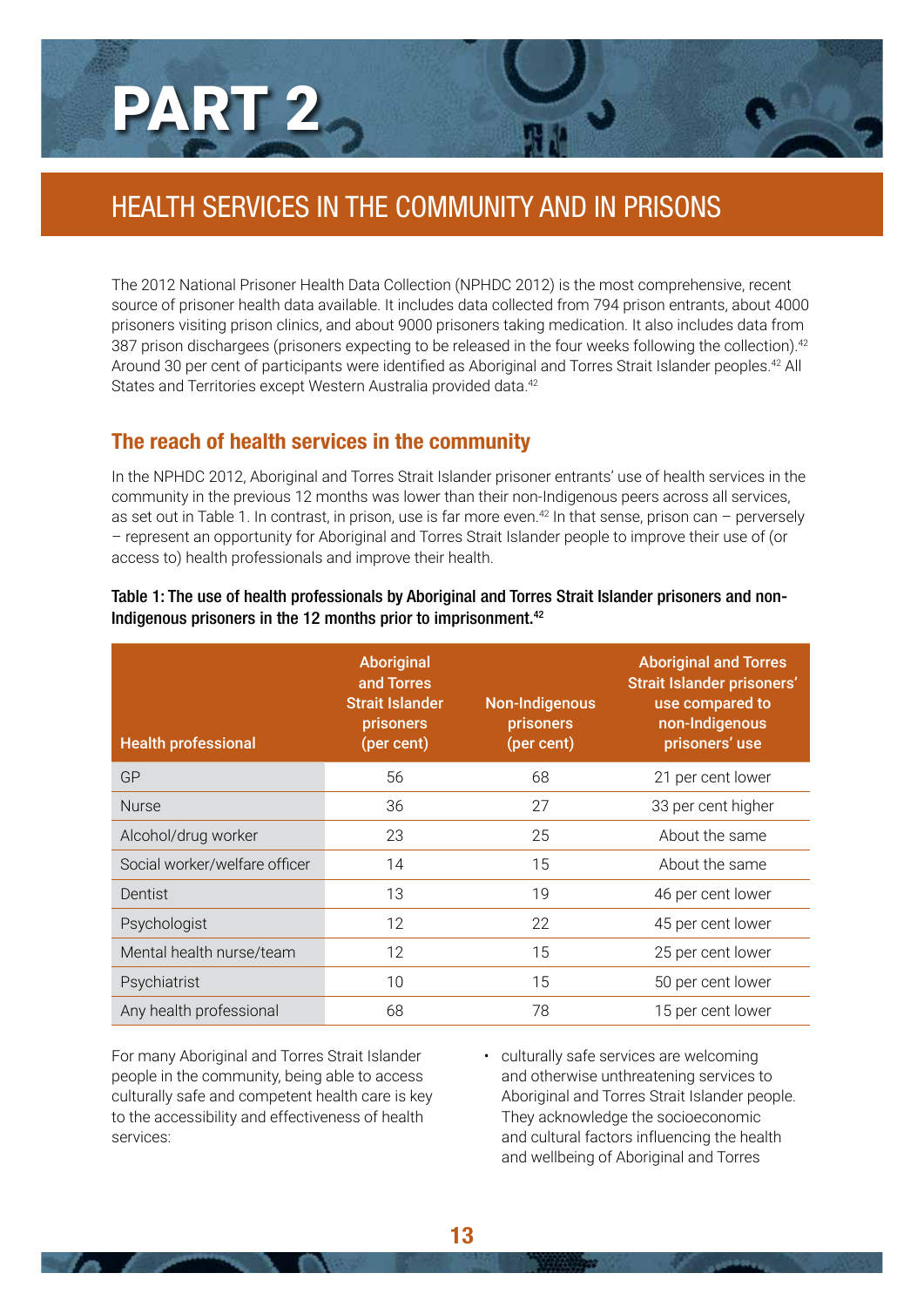Strait Islander peoples and place clients at the centre of care.<sup>43</sup> The visible presence of Indigenous staff members (such as Aboriginal Health Workers) has been demonstrated to help manage the risk of services unintentionally alienating Indigenous clients;44 and

• culturally competent skills in this context enable health workers and professionals to work across cultural differences they may have with an Indigenous client.45 Workers can gain culturally competent skills through experience working with Indigenous peoples and/or by training modules.46

Researchers have demonstrated that ACCHOs – primary health services developed, delivered by, and accountable to the Aboriginal and Torres Strait Islander communities they serve<sup> $47$ </sup> – are the preferred providers of services to those communities. ACCHOs provide a culturally safe and competent service.<sup>48</sup> They are also manifestations of Aboriginal and Torres Strait Islander peoples' right to self-determination. This has been described as an 'ongoing process of choice' to 'ensure that Indigenous communities are able to meet their social, cultural, and economic needs'.<sup>49</sup>

With appropriate resources, an ACCHO is able to implement a comprehensive primary health care model based on the culturally shaped, holistic concepts of health understood by Aboriginal and Torres Strait Islander communities, and

that underpins the approach of these services. That holistic health concept – referred to as social and emotional wellbeing - includes physical and mental health, and an individual's relationships to family, community, land, waters, and ancestors, as well as acknowledging the personal impact of social and historical determinants.<sup>12</sup>

Perhaps not surprisingly, researchers have demonstrated that ACCHOs perform better in the identification of risk factors, performance of health checks, care planning, and the management of health conditions among Aboriginal and Torres Strait Islander clients when compared to general population health services.50, 48

Yet, in the community, many Aboriginal and Torres Strait Islander people do not have access to ACCHOs or culturally safe and culturally competent health care. The Australian Government funded 269 organisations to improve the health of Aboriginal and Torres Strait Islander people and their communities in 2013-2014.16 ACCHOs comprised 62 per cent of these organisations along with governmentoperated Aboriginal Medical Services (AMS) and some other services. About six in 10 of the 269 services operated substance-use and drug and alcohol programs.<sup>16</sup>

Yet, not enough ACCHOs exist to serve the entire Aboriginal and Torres Strait Islander population, and many are not adequately resourced to meet need. As at 30 June 2011, the Australian

#### **Text Box 3: Access to Acute Care and Hospital Resources in Prison**

The focus of this Report Card is on Aboriginal and Torres Strait Islander peoples' access to primary health care in the community and in prison. However, it is also critically important, particularly given the high rates of cardiovascular disease and the risk of heart attacks or strokes among this population group, that timely access to acute care (and other hospital resources) is ensured.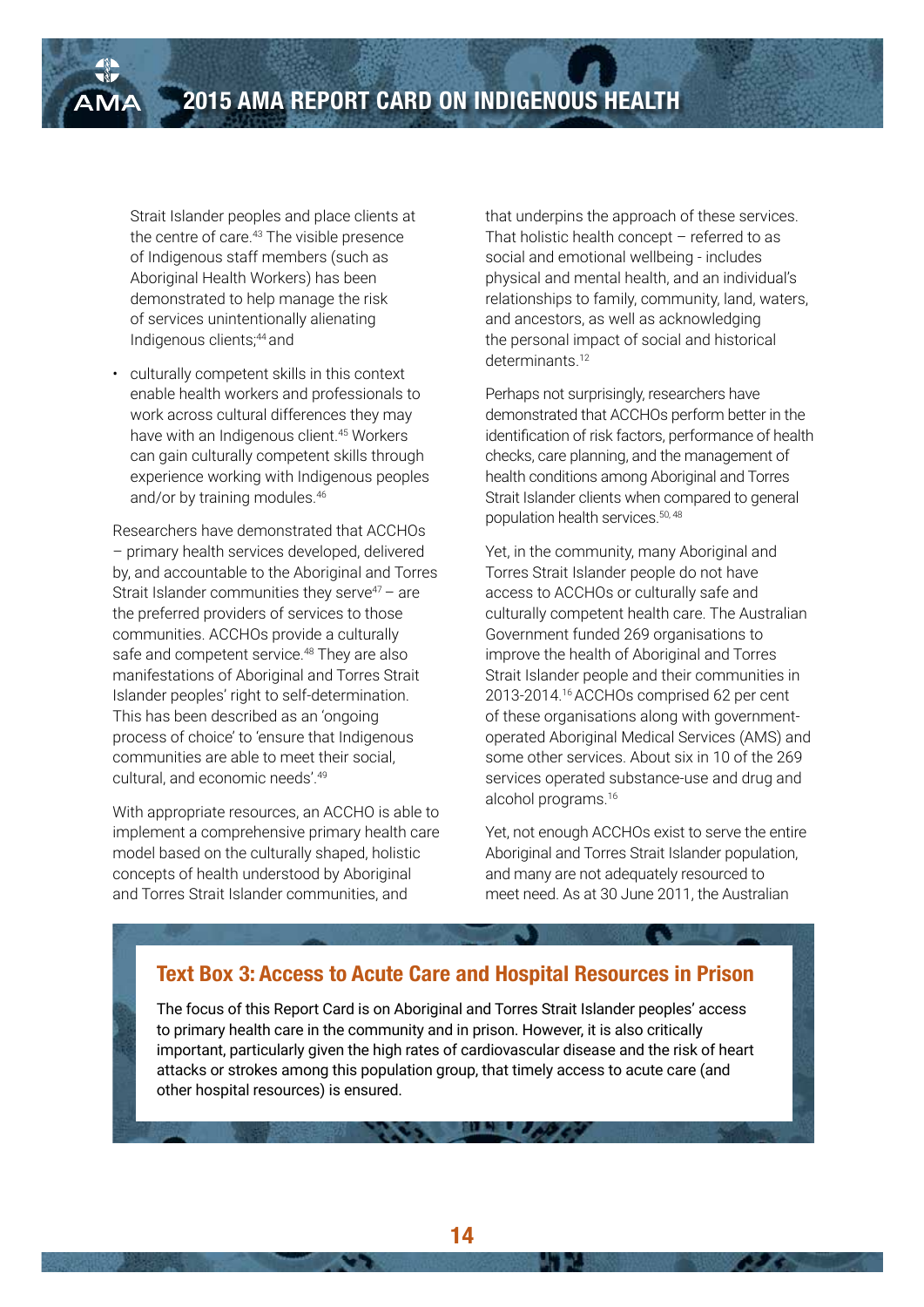Bureau of Statistics estimated the population of Aboriginal and Torres Strait Islander peoples to number 669,900 individuals.16 Yet, the Australian Government-funded organisations that aim to improve the health of Aboriginal and Torres Strait Islander people and their communities (referred to above) are recorded to have only 323,600 Aboriginal and Torres Strait Islander clients.<sup>16</sup>

Of these 269 services, 203 were Indigenous primary health care organisations: 139 ACCHOs and 64 AMS (18 other non-government organisations, and 46 government-run organisations).16 ACCHOs identify as having 327,000 individual clients, of whom 78 per cent were Aboriginal and Torres Strait Islander people.16

This suggests that just under half (48 per cent) of Aboriginal and Torres Strait Islander people either chose to use, or had access to, these 269 services, and around 38 per cent have access to or choose to use ACCHOs.

A recent spatial mapping exercise by the Australian Institute of Health and Welfare confirmed that a significant number of Aboriginal and Torres Strait Islander communities are without access to any such health services (including ACCHOs).<sup>51</sup> It noted that 61 per cent of these populations reported higher rates of potentially preventable hospitalisations,<sup>51</sup> suggesting the impact of the absence of these services.

But, even where these services exist, there is evidence to suggest that many are not resourced to implement the full comprehensive primary health model discussed above. And the gaps are in areas key to preventing imprisonment. Of the 269 organisations, 61 per cent reported gaps in mental health and social and emotional wellbeing services; and 51 per cent reported gaps in alcohol, tobacco and other drugs, and youth services.<sup>16</sup>

Anecdotal evidence suggests that many ACCHOs applied for funding under the *Australian Government's Indigenous Advancement Strategy*<sup>52</sup> in order to develop mental health, social and emotional wellbeing, and/or alcohol or other drug programs, but few received new funding.

The situation is further complicated by the split in ACCHO-funding between the Department of Health and the Department of the Prime Minister and Cabinet. The latter funds mental health/ social and emotional wellbeing and alcohol and other drug services, while the former the balance of primary health care services and programs.

For services that aim to offer a comprehensive primary health care service, such a split is artificial. At worst, it might be unnecessarily limiting the access of ACCHOs to needed funds for mental health, social and emotional wellbeing, and/or alcohol or other drug programs.

Working in partnership with ACCHOs, the Australian Government should consider whether a single Department of Health funding stream for ACCHOs, which includes funds for mental health, social and emotional wellbeing, and substance abuse services, will provide a better foundation for the service delivery model these services aspire to than current arrangements.

#### **Access to culturally safe and competent health care in prison**

Aboriginal and Torres Strait Islander peoples' generally low access to culturally safe and competent health care in the community is only exacerbated by imprisonment. In the NPHDC 2012, eight in 10 of prisons involved reported 'never' having been visited by an ACCHO or AMS; only 12 per cent reported at least one visit a month; with only one prison in the Australian Capital Territory having weekly visits.<sup>22</sup>

Coincident with these results, only seven per cent of Indigenous dischargees reported being sure they had received treatment from an ACCHO or AMS in prison (with 24 per cent unsure, and 69 per cent not receiving any treatment).<sup>22</sup>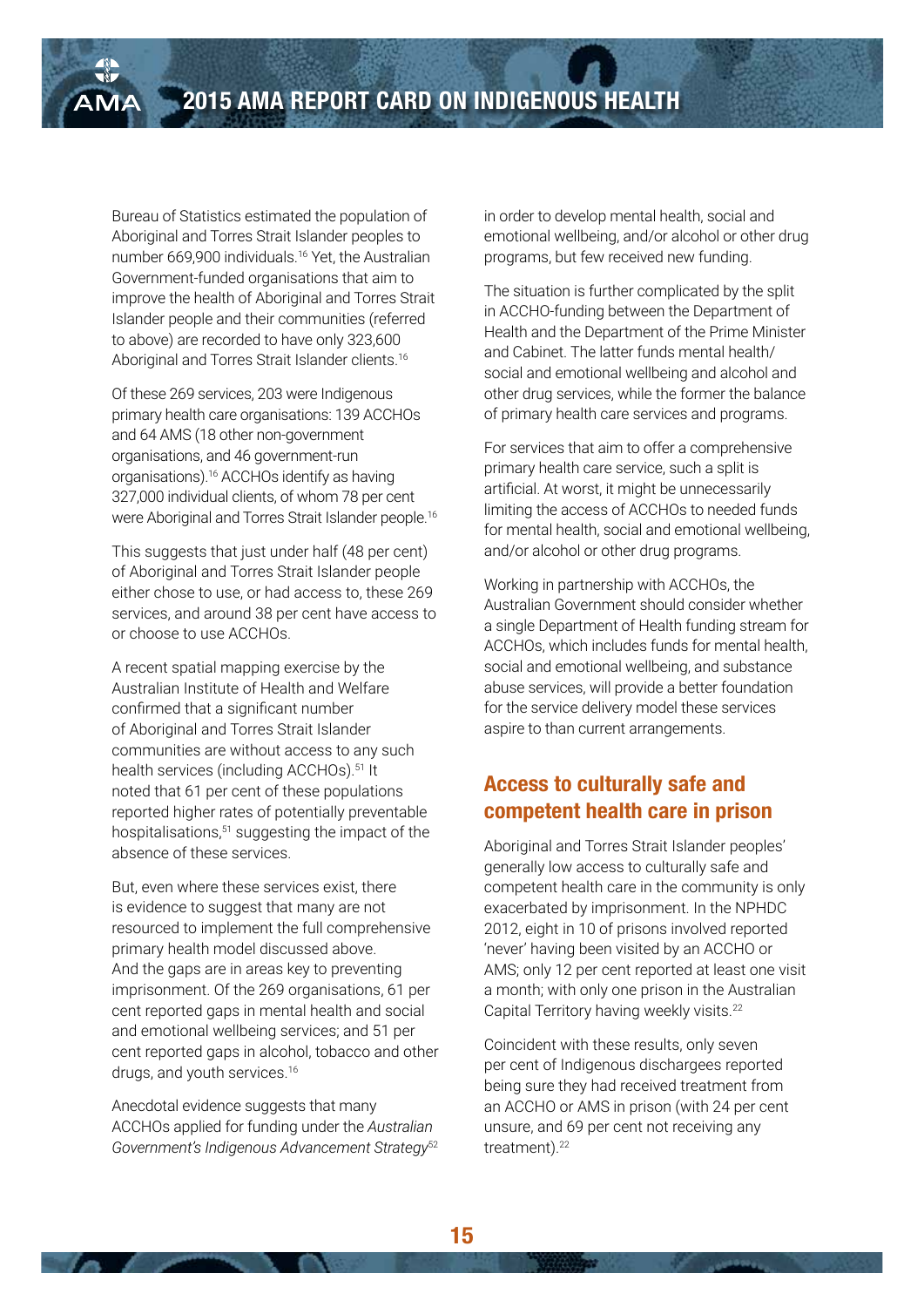**2015 AMA REPORT CARD ON INDIGENOUS HEALTH**

In the Victorian Aboriginal Community Controlled Health Organisation's (VACCHO) 2015 report, *Keeping our Mob Healthy In and Out of Prison,* it was reported that, while in Victoria ACCHOs were all located within 55 kilometres of all prisons, they had little or no involvement with Aboriginal and Torres Strait Islander prisoners or prison health services.<sup>53</sup> The report notes that one result of this lack of involvement was that no formal notification process between prison health services and ACCHOs was in place to enable an effective transition in health care for released prisoners (the importance of post release care is discussed below).53

A number of reasons were provided to explain the situation. In particular, the need for ACCHOs and prison health services to formally engage each other in constructive partnerships was highlighted. But also significant was the need for greater resources to be provided to ACCHOs if they are to work more effectively in prisons. Indeed, as the report notes, the cost and capacity constraints that sending health workers into prisons places upon ACCHOs is considerable.<sup>53</sup>

The involvement, or lack of involvement, of ACCHOs in prisons aside, a further concern is that, as reported in the NPHDC 2012, eight per cent of Aboriginal and Torres Strait Islander prisoners reported contact with Aboriginal Health Workers in the community prior to imprisonment. Yet, while in prison, that contact rate drops to five per cent.<sup>22</sup> The proportion of female entrants who visited an Aboriginal Health Worker decreased from 10 per cent in the community to zero in prison – in other words, no recorded visits.<sup>22</sup>

As a result, the NPHDC 2012 reported that just 45 per cent of Indigenous prisoners on discharge believed that they always received what was termed 'culturally appropriate' care, in prison; a further 17 per cent reported that they sometimes received culturally appropriate care and 15 per cent believed they never received culturally appropriate care.<sup>22</sup> Only 22 per cent reported participating in an Indigenous-specific program while in prison.<sup>22</sup>

#### **Health clinics in prisons**

There are relatively small numbers of Aboriginal Health Workers working in prisons who might ensure the delivery of more culturally safe and competent prison health services: New South Wales, South Australia, and Queensland employed, respectively, seven, two and one full-time Aboriginal Health Workers in their prison clinics according to the NPHDC 2012.<sup>22</sup> Overall then, only 10 Aboriginal Health Workers for almost 10,000 Indigenous prisoners were employed in clinics across those parts of the Australian prison system that participated in the NPHDC 2012 (noting that Western Australian prisons did not participate).<sup>22</sup>

However, in clinical terms, prison health services offer opportunities to an Indigenous prisoner to make health gains that are not available in the community, at least in part perhaps because of lack of access to ACCHOs or other culturally safe and competent health services.

In particular, it is encouraging that the NPHDC 2012 reported 97 per cent of Aboriginal and Torres Strait Islander people discharged from prison self-reported that they received an initial health assessment upon entry to prison.<sup>22</sup> Further, that 46 per cent (compared to 39 per cent of their non-Indigenous peers) received a referral made from that assessment.22

As called for in our 2006 Indigenous Health Report Card, for all health conditions such screening is important because of the high levels of undetected health conditions in the Aboriginal and Torres Strait Islander population. And, in particular, to detect mental health conditions, substance use disorders, and cognitive disabilities that are associated with higher rates of imprisonment and recidivism.

In the NPHDC 2012, 54 per cent of Aboriginal and Torres Strait Islander people discharged from prison self-reported that their overall health had got a lot better in prison, compared with 29 per cent of their non-Indigenous peers.<sup>22</sup> Further, 66 per cent of Aboriginal and Torres Strait Islander dischargees reported that their mental health was a lot better than upon entry.<sup>22</sup> And this is despite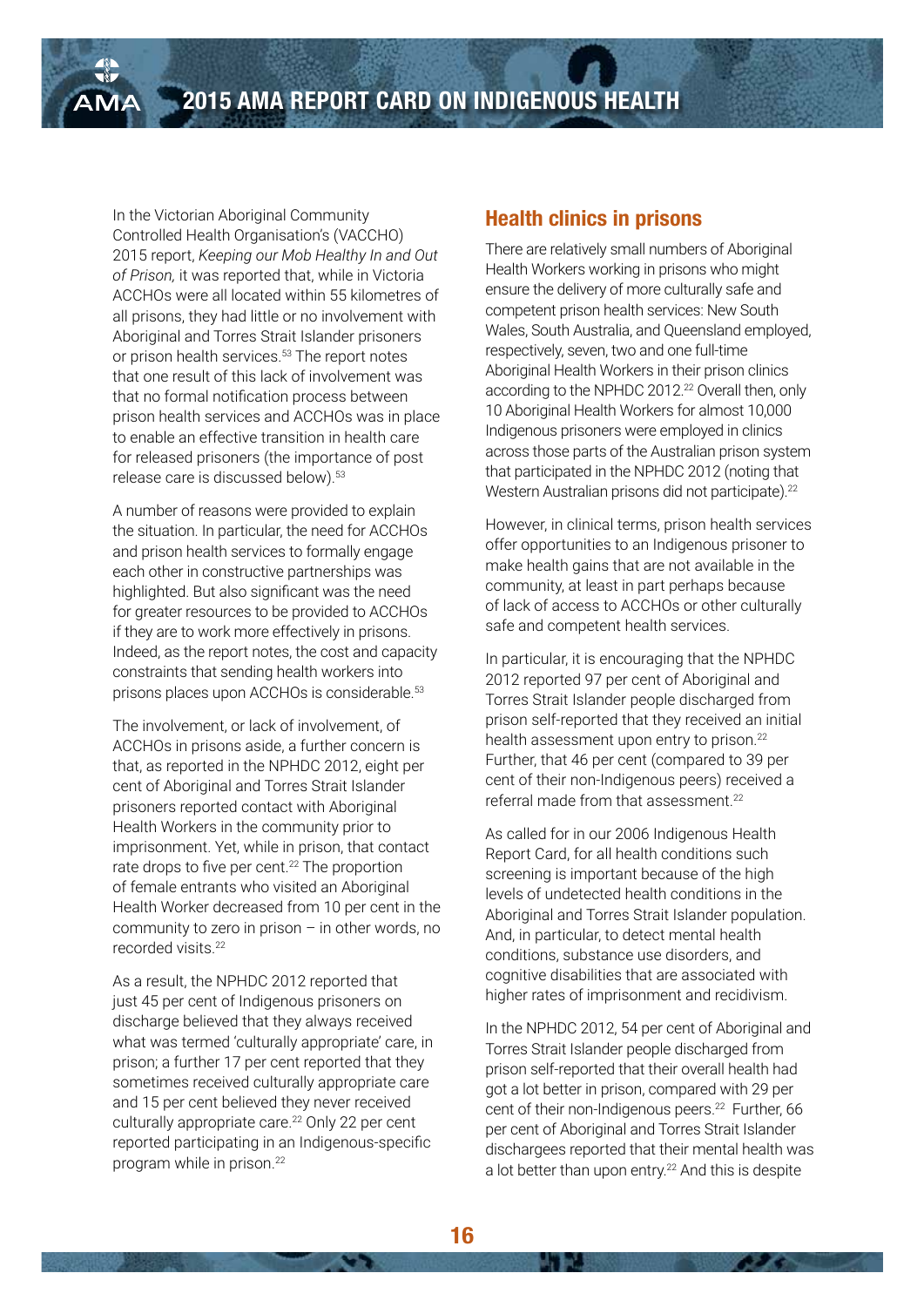the apparent lack of available culturally safe or competent care in prison.

Aboriginal and Torres Strait Islander peoples have significant unmet need for culturally safe and competent health and primary health care in the community, including for mental health and substance use disorders. As a result, there is a significant burden of undetected health conditions, including chronic conditions, in Aboriginal and Torres Strait Islander prison entrants that are detected for the first time. Of particular concern is that this includes heath conditions identified as causes of imprisonment (mental health conditions, substance abuse disorders, and cognitive disabilities).

As such, a priority should be extending the reach of culturally safe and competent health care (and that provided by ACCHOs in particular) in community settings. To the degree this is able to meet need around mental health conditions and substance use disorders, as well as help to support people with cognitive disabilities, the AMA believes that it will have the additional benefit of reducing imprisonment rates.

Further, when in prison, Aboriginal and Torres Strait Islander prisoners should have access to culturally safe and competent health care, including that provided by ACCHOs, and by the employment of greater numbers of Aboriginal Health Workers across the system.

#### **Undetected chronic disease**

The NPHDC 2012 reported five per cent of Indigenous prison entrants self-reporting that they had ever been told they have cardiovascular disease (CVD)<sup>22</sup> and diabetes.<sup>22</sup> While this could be attributable to the relatively young age of the Aboriginal and Torres Strait Islander prison population,<sup>3</sup> it should be noted that surveys have demonstrated that Aboriginal and Torres Strait Islander people develop the symptoms of chronic disease at younger ages.<sup>54</sup>

When contrasted with the biomedical results of the 2012-2013 *National Aboriginal and* 

*Torres Strait Islander Health Measures Survey* (NATSIHMS),54 such low rates of self-reporting, even among a relatively young population cohort, suggests high levels of undetected chronic disease. For example, the NATSIMHS reported that:

- one in four Aboriginal and Torres Strait Islander adults' (25 per cent) blood demonstrated abnormal or high total cholesterol levels according to their blood test results. Yet, of these, only one in 10 people (9.1 per cent) from this group self-reported having high cholesterol as a current long-term health condition;<sup>54</sup> and
- by blood testing, 11 per cent of participants were detected with diabetes.<sup>54</sup> While 9.6 per cent had a diagnosis, 1.5 per cent had not.<sup>54</sup> Almost five per cent of additional participants were found to be at high risk of diabetes.<sup>54</sup>

Given the high burden of undetected conditions in the Aboriginal and Torres Strait Islander population, the role of screening by prison health services is critical. In fact, the NPHDC 2012 reported that two out of five Aboriginal and Torres Strait Islander and non-Indigenous prison dischargees were diagnosed for the first time with at least one health condition while in prison at some time.<sup>22</sup>

#### **Undetected substance use disorders**

As noted, the DUCO project reported five per cent of Aboriginal and Torres Strait Islander prisoners self-attributing their criminal behavior to alcohol addiction.<sup>33</sup> However, the actual burden of substance use disorders could be far higher. A 2012 Queensland study involving 274 Aboriginal and Torres Strait Islander prisoners assessed their alcohol consumption and experience of alcohol-related harms in the year before their incarceration using the Alcohol Use Disorders Identification Test.<sup>55</sup> By this, 45 per cent were classified as alcohol dependent at that time: almost double the rate of non-Indigenous prisoners (22 per cent).<sup>55</sup>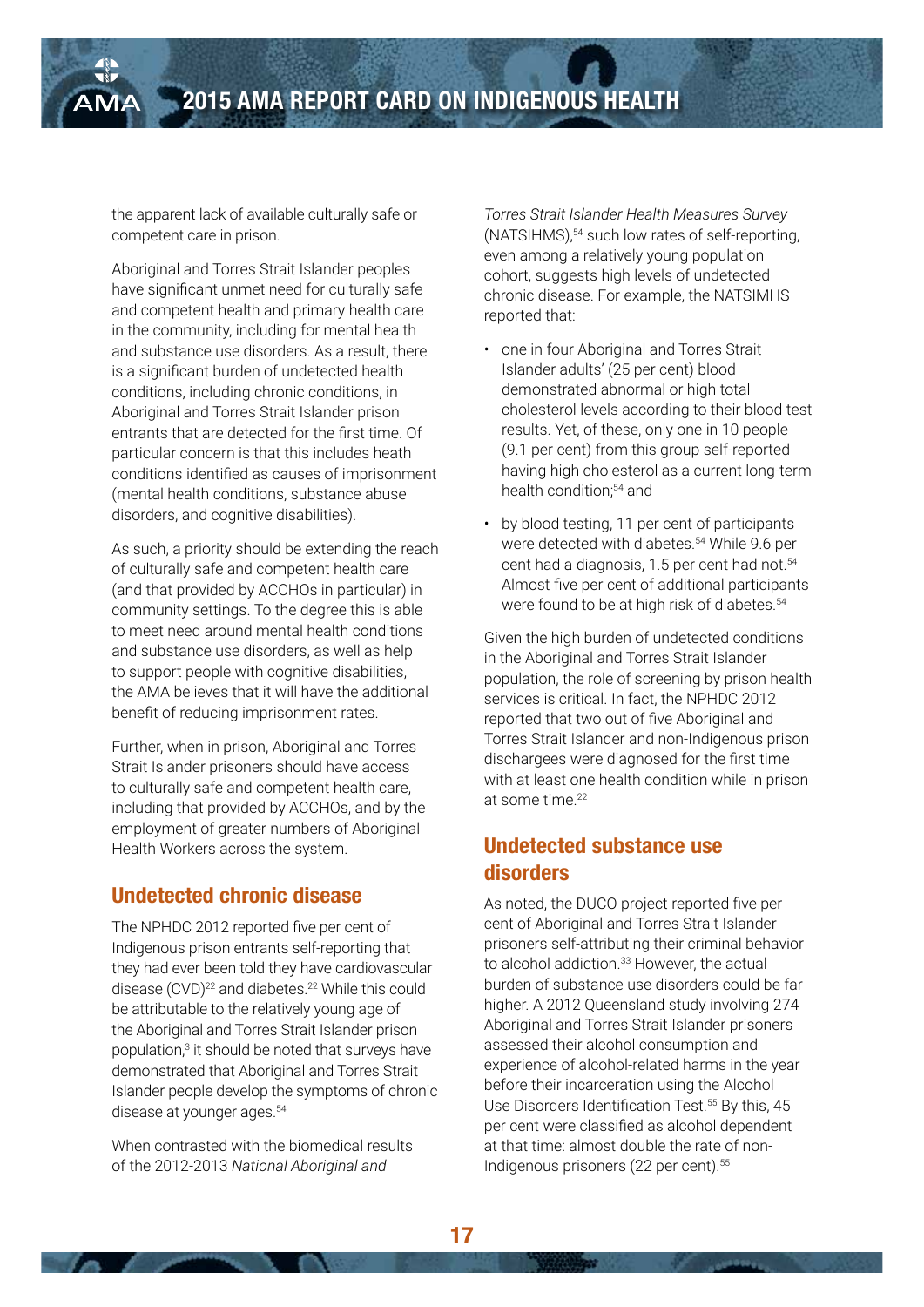The above is also evidence that Aboriginal and Torres Strait Islander prisoners are not accessing alcohol treatment programs according to need. The NPHDC 2012 reported that only 17 per cent of Indigenous dischargees accessed a program<sup>?2</sup> much lower than the need the 2012 Queensland study above suggests. In fact the NPHDC 2012 reports that consultations with alcohol or drug workers by Aboriginal and Torres Strait Islander prisoners decreased inside prison when compared to the community (from 23 to 11 per cent).<sup>22</sup>

#### **Undetected mental health conditions**

In the NPHDC 2012, non-Indigenous prison entrants were twice as likely to be taking mental health medication (26 per cent and 13 per cent, respectively)<sup>22</sup> despite the significantly greater burden of mental health conditions reported among Aboriginal and Torres Strait Islander people in the community, as discussed in Text Box 4 below.

#### **Text Box 4: Mental Health Conditions Among Aboriginal and Torres Strait Islander Peoples**

- **Psychological Distress:** In 2012–13, 30 per cent of respondents to the *Australian Aboriginal and Torres Strait Islander Health Survey* over 18 years of age reported high or very high psychological distress levels in the four weeks before the survey interview.15 That is nearly three times the non-Indigenous rate.<sup>15</sup>
- **Mental Health Conditions:** In the two years to June 2013, the hospitalisation rate for mental health issues for Aboriginal and Torres Strait Islander males was 2.3 times the rate of their non-Indigenous males, and the rate for Aboriginal and Torres Strait Islander females was 1.7 times the rate for non-Indigenous females.14

Also telling is that in the NPHDC 2012, 29 per cent of Aboriginal and Torres Strait Islander prison entrants self-reported a history of mental health issues.<sup>22</sup> But, by the time of discharge, 40 per cent reported this.22 Although the prison entrants and dischargees are different cohorts, as an average this represents an increase of 37 per cent in self-reporting. The reason for the increase is not clear, but it is suggested by the AMA that this could be attributed to greater contact with health and mental health services while in prison, that are not otherwise available in the community.

#### **Undetected cognitive disabilities**

In the previously discussed 2012 University of New South Wales study involving 1463 individuals who had been in contact with the criminal justice system and assessed as having a cognitive disability,<sup>29</sup> only 217 had received support services provided by New South Wales Family and Community Services Ageing Disability and Home Care (ADHC).<sup>29</sup> Of this cohort, 79 per cent only became clients of the ADHC after being identified as having a cognitive disability while in prison.29 While disaggregation is not available for Aboriginal and Torres Strait Islander prisoners, the data suggests the significant burden of undetected cognitive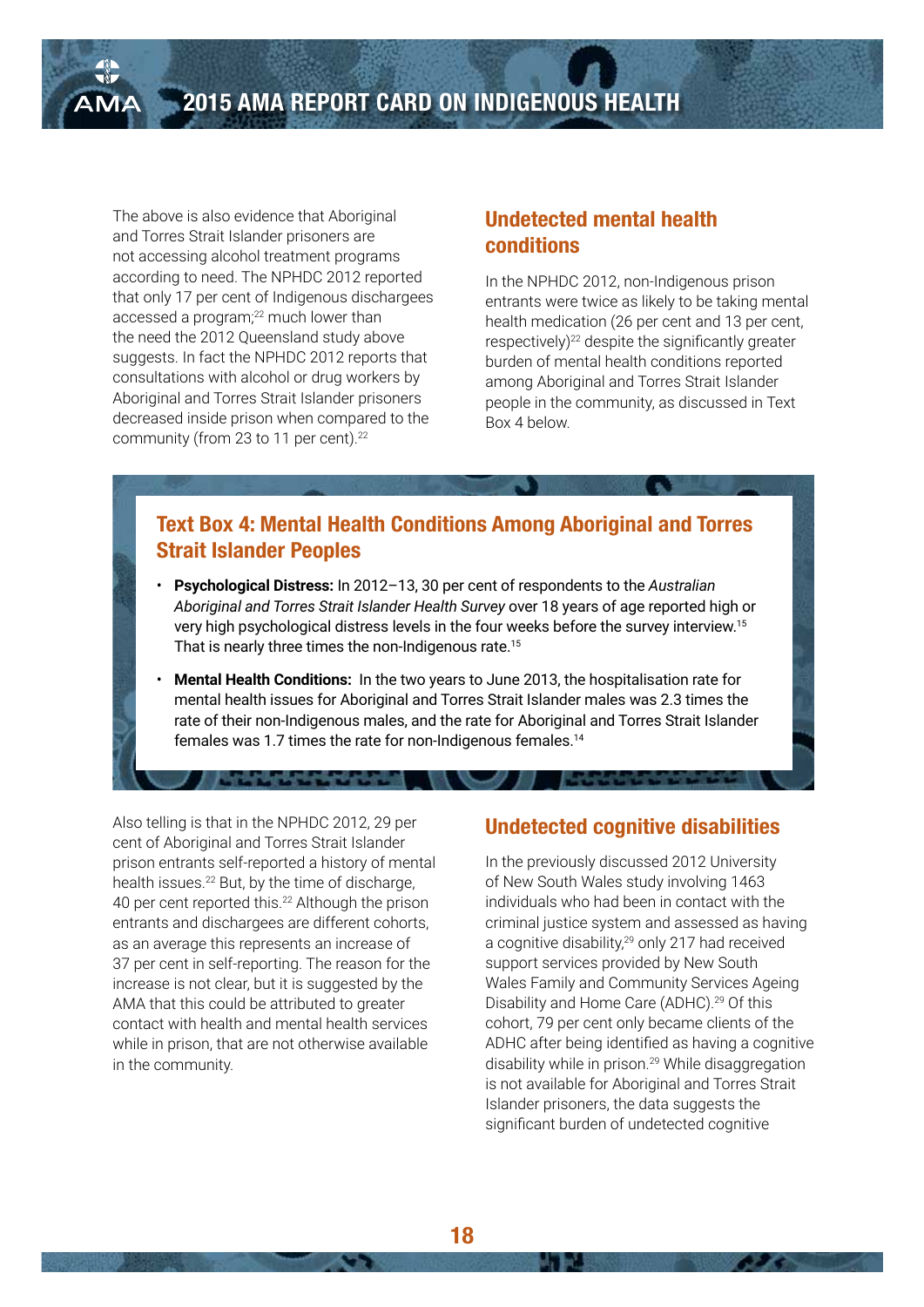disabilities across the prison population, and underscores the need for better detection of such by the courts prior to sentencing to enable equitable and otherwise non-custodial sentencing as appropriate.

#### **Post-release**

For all prisoners, post-release is a time of significant health risk. A 2007 study reported post-release as an at-risk time for suicide among prisoners in general.<sup>56</sup> And, for Aboriginal and Torres Strait Islander prisoners, a 2004 Western Australian study reported a significantly increased risk of death when compared to their non-Indigenous peers.<sup>57</sup> Indigenous females aged 20–40 years old on release were at 3.4 times greater risk of death than other Indigenous females in Western Australia.57 Similarly, Indigenous males aged 20-40 years were 2.9 times more likely to die than other Indigenous males in Western Australia.57 The causes included cardiovascular disease (CVD), suicide, drug overdose, substance abuse disorder-related causes, and car accidents.57

As noted in VACCHO's *Keeping our Mob Healthy In and Out of Prison*, post-release is a particularly critical time for prisoners, and ensuring continuity of care by building better relationships between ACCHOs and prison health services is important. The report cites as promising a 'Transitions Clinic' model developed in San Francisco in 2006 to target the health needs of prisoners on release – particularly those with chronic health conditions (including substance use disorders) and their families  $58$ 

The model is based on the employment of a full-time health worker in a community health service with a caseload of 30–40 clients transitioning from prison.<sup>58</sup> The health worker attends pre-release parole meetings and works with a prisoner to schedule a transitional health care appointment within two weeks of each prisoner's release.58 In its first 18 months of

operation, 55 per cent of Transitions Clinic exprisoners attended their initial appointments, with a six-month follow-up rate of seven per cent, compared with 40 per cent and 46 per cent, respectively, for other prisoners.58 The program proved particularly effective in engaging a disproportionately high number of people from a minority background, and highlights the important role of individual case management.58

A recently published literature review of the effectiveness of primary health care and social support services in meeting the needs of Indigenous prisoners post-release identified as essential:

- the coordination of post-release support by one agency;
- individually tailored case management;
- a holistic and targeted approach;
- culturally appropriate programs, involving family and friends;
- using reliable and valid instruments to assess client needs; and
- planning that commences upon reception and that continues after release.<sup>59</sup>

To this, the AMA adds that it is important that post-release prisoners are assessed for blood-borne viruses (BBV) that may have been transmitted during incarceration. These are transmitted between individuals through direct contact with contaminated blood or other highrisk body fluids. Transmission of BBV can occur through intravenous drug use and unprotected sex-behaviours that are reported at high levels within the prison environment.<sup>22</sup>

Immediate and easily accessible support provided by culturally safe and competent community primary health care services, such as that provided by ACCHOs, is well placed to provide this post-release support role.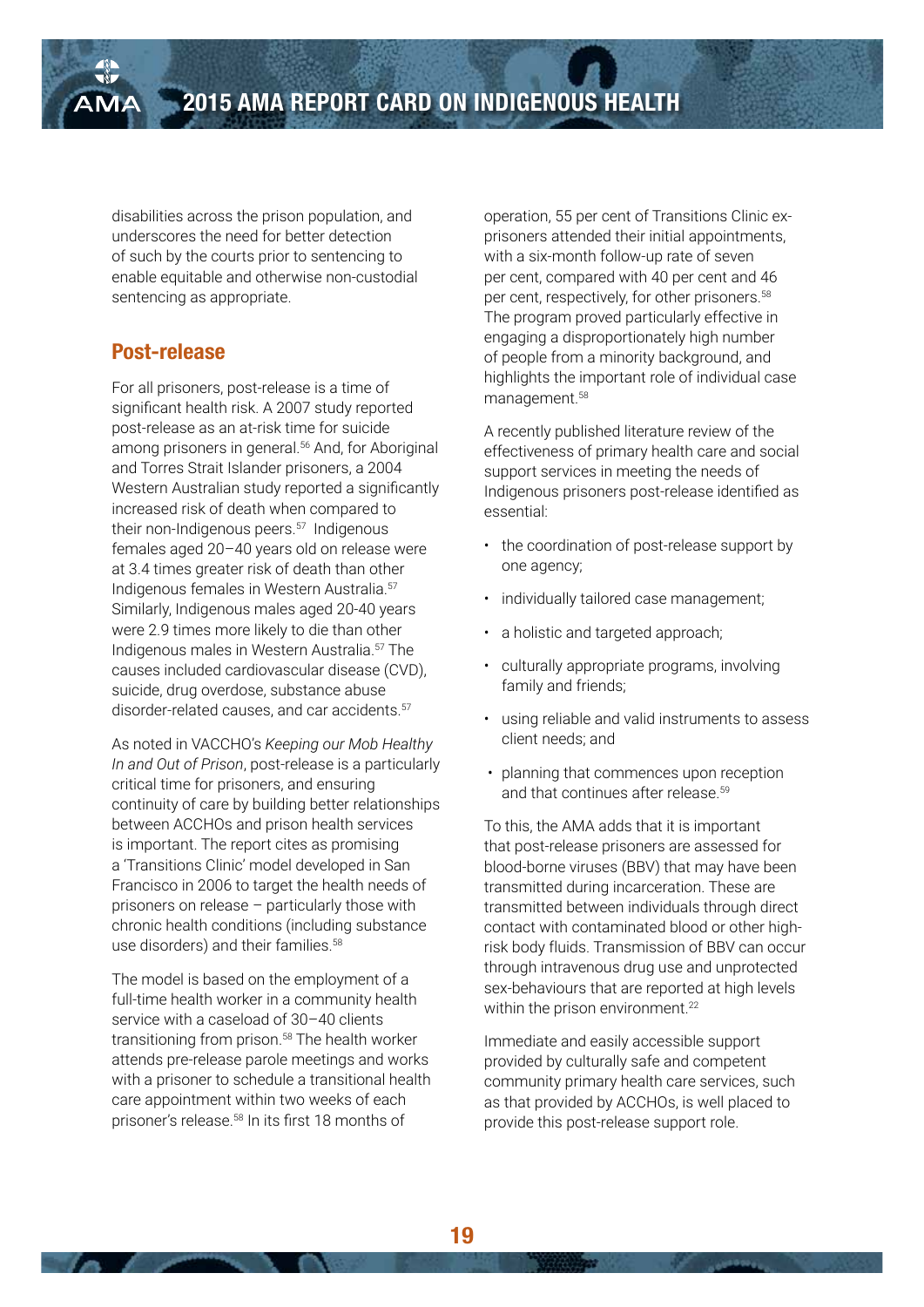

### THE AMA CALLS ON AUSTRALIAN GOVERNMENTS TO:

#### **1. Set a national target for closing the gap in the rates of Aboriginal and Torres Strait Islander imprisonment.**

In the AMA's 2012 *Position Statement on Health and the Criminal Justice System*, it recommended that 'Governments address the high rates of the incarceration of Aboriginal and Torres Strait Islander peoples as a priority'.8 Here, we recommend the adoption of a national target – optimally in the Council of Australian Governments' 'Closing the Gap' Framework - to reduce imprisonment rates. This call echoes Recommendation 1 of the Aboriginal and Torres Strait Islander Social Justice Commissioner's *2009 Social Justice Report*; 60 Recommendation 1 of the National Congress of Australia's First Peoples' Justice Policy;<sup>61</sup> and Recommendation 2 of the House of Representatives Standing Committee on Aboriginal and Torres Strait Islander Affairs' 2011 report, *Doing Time – Time for Doing: Indigenous Youth in the Criminal Justice Systems*. 39

Such a target could support the Indigenous Affairs priorities (employment, school attendance, and community safety) of the Australian Government and the Indigenous Advancement Strategy.52 A prison record, after all, can be a major barrier to employment. Families with members in prison are put under tremendous financial and emotional stress with the major impact being felt by children – potentially affecting school attendance and performance.

Further, inherent in reducing imprisonment rates is reducing violent offending by Aboriginal and Torres Strait Islander people, and thereby making communities safer. As noted, acts of violence are the most common reason for the imprisonment of Aboriginal and Torres Strait Islander people, at double the rate of their non-Indigenous peers. And fellow Aboriginal and Torres Strait Islander people are all too often the victims.

#### **2. Adopt a justice reinvestment approach to fund services that will divert Aboriginal and Torres Strait Islander peoples from prison.**

As noted, in its 2006 Indigenous Health Report Card, the AMA called for keeping 'out of prison those who should not be there, principally those with mental health and substance use disorders.'

Further, in its 2012 *Position Statement on Health and the Criminal Justice System*, the AMA recommended that 'concerted efforts be made to establish suitable alternatives to imprisonment for Aboriginal and Torres Strait Islander people in contact with the criminal

justice system, including the expansion of diversionary programs, non-custodial sentencing options, and justice reinvestment programs'.8 The AMA also supports the call of the now disbanded National Indigenous Drug and Alcohol Committee to use justice reinvestment principles to fund the diversion of Aboriginal and Torres Strait Islander offenders with substance use disorders into community residential drug and alcohol rehabilitation services instead of incarceration 62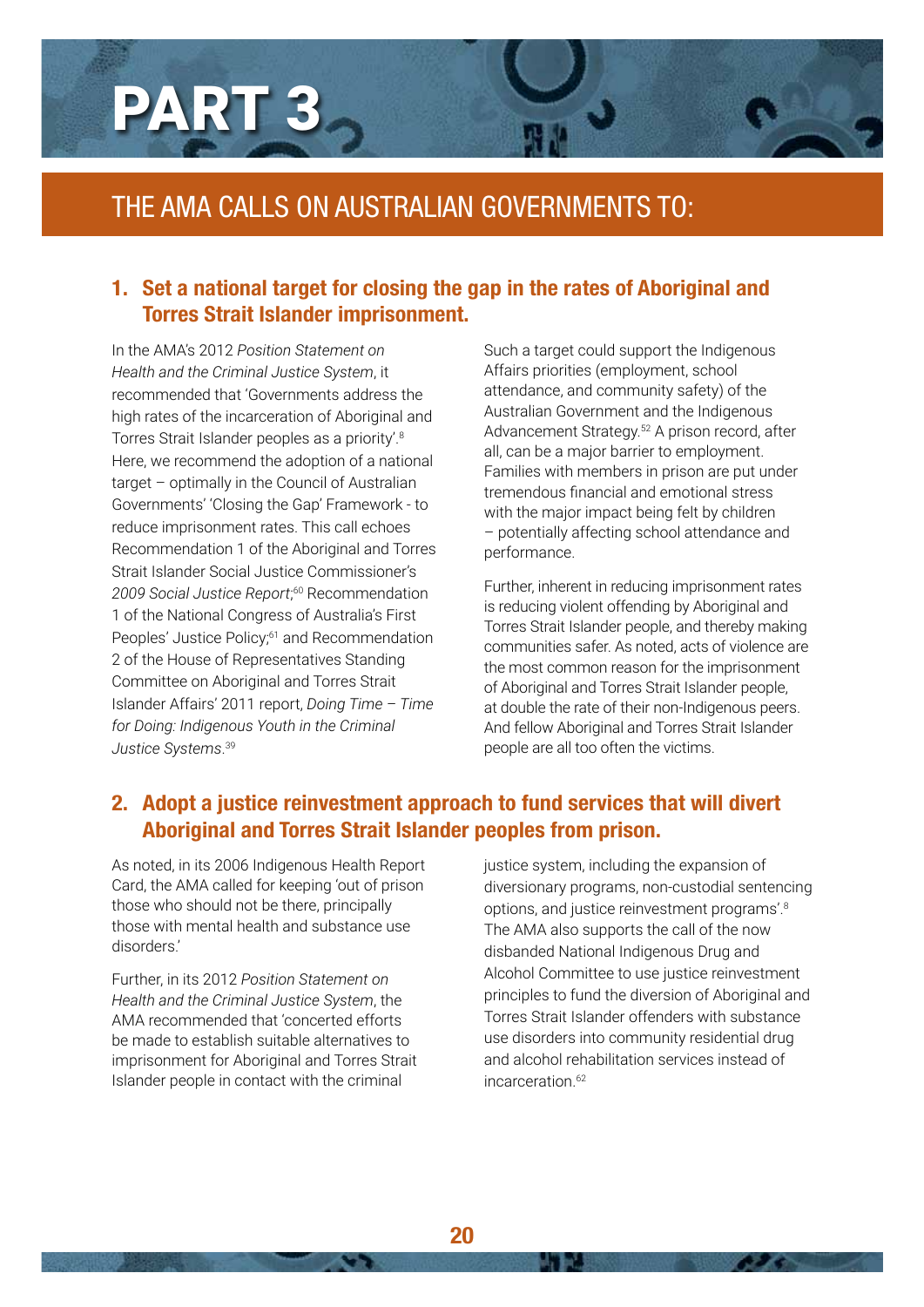Justice reinvestment refers to policies that divert a portion of the funds for imprisonment to local communities where there is a high concentration of offenders. The money that would have been spent on imprisonment is reinvested into services that address the underlying causes of crime in these communities.63

The AMA believes that a priority focus of diversion programs should also be on people with mental health conditions, substance use disorders, and cognitive disabilities. As discussed at length, there is evidence that suggests a targeted approach to these health and social issues, in particular, could reduce the risk of these people coming into contact with the criminal justice system. This involves reinvesting in the right community support services and, the AMA believes, particularly in the ACCHOs.

There is a growing movement in Australia advocating for justice reinvestment in Australia. In particular, see the Just Reinvest NSW campaign<sup>64</sup> and the Change the Record campaign.<sup>65</sup>

Indeed, such calls have come from within the Australian Government. In 2011, the Senate Legal and Constitutional Affairs Committee reported on its inquiry into the value of a justice reinvestment approach to criminal justice in Australia. Highlighting the potential of such an approach it recommended: 'that the Commonwealth commit to the establishment of a trial of justice reinvestment in Australia in conjunction with the relevant States and Territories, using a place-based approach, and that at least one remote Indigenous community be included as a site'.<sup>63</sup> The AMA supports this call, but would like to see a greater commitment to justice investment principles being used to fund early intervention and diversion efforts, particularly for people with mental health problems, substance use disorders, and cognitive disabilities, in Aboriginal and Torres Strait Islander communities.

**3. Develop service models to support the expansion of ACCHOs and other services as part of an integrated approach to improving the health of Aboriginal and Torres Strait Islander people in the community (including responding to mental health conditions, substance use disorders and cognitive disabilities based on need) and as a preventative measure to reduce imprisonment rates.**

The two key advantages of ACCHOs are better access and a more culturally safe and competent, community-based holistic approach to health. And, as has also been discussed, the reach of culturally safe and competent primary and other health services in the community and in prisons is of critical importance not only to improving the health of Aboriginal and Torres Strait Islander prisoners, but also preventing them from coming into contact with the criminal justice system in the first place, and repeat offending.

As such, the first order of business is to ensure that Aboriginal and Torres Strait Islander people in the community are able to access culturally safe and competent primary health care – preferably that provided by ACCHOs, and, if needed, specialist mental health care and treatment for substance use disorders.

And not just more services, although that is important in areas where they do not exist, but also teams within those services able to work effectively and in a coordinated fashion with other services and professionals. That is, to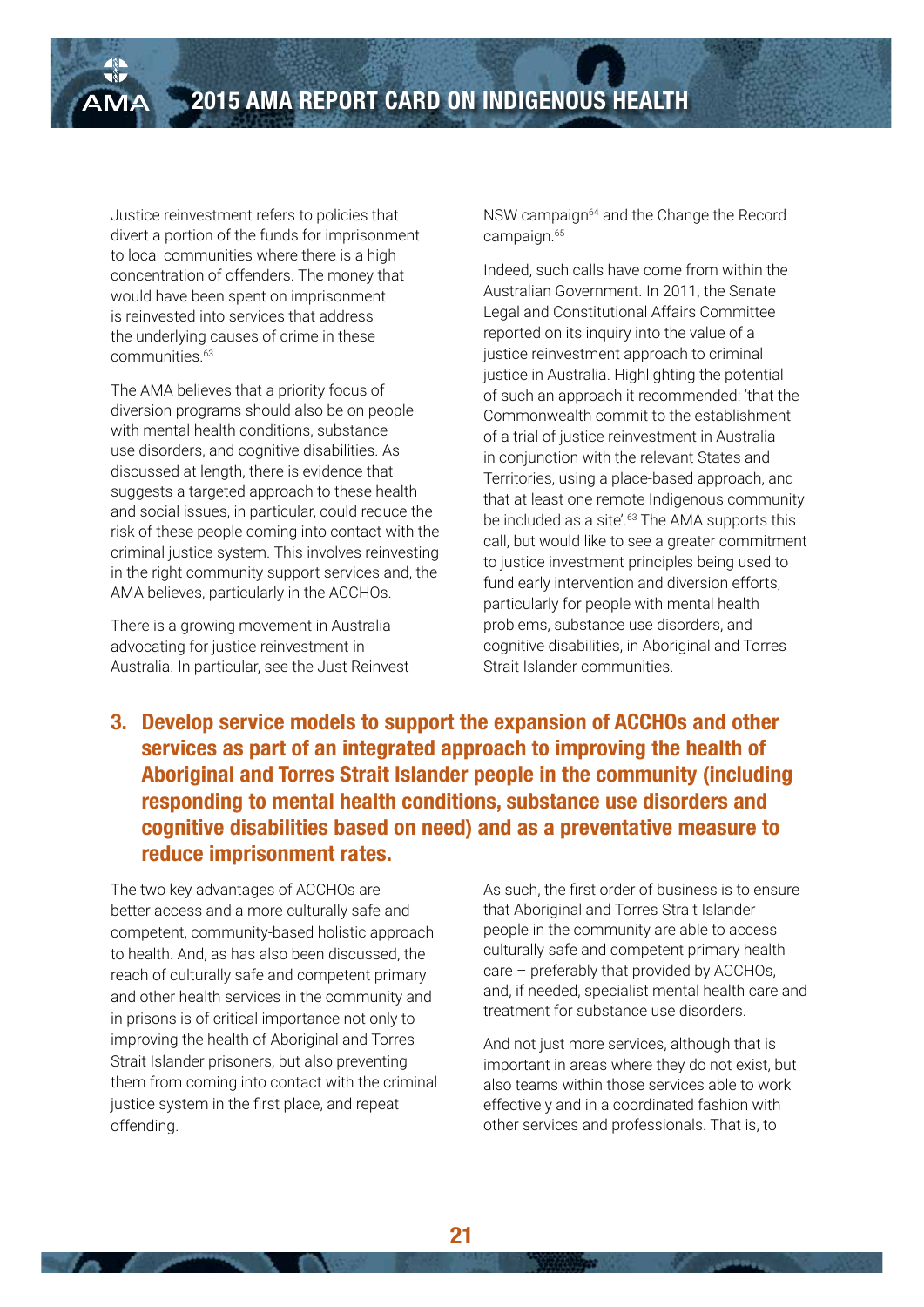address mental health conditions, substance use disorders, and the problems that can arise as a result of cognitive disabilities, as well as accommodation, employment, and other issues that can exacerbate the risk of imprisonment associated with these conditions. And, because of the higher numbers of Aboriginal and Torres Strait Islander children and young people coming into contact with the criminal justice system, this work also must involve schools, teachers, and other front-line professionals and workers who come into contact with children and young people.

Similar calls have been made for many years now. Recommendation 259 of the RCIADIC was that 'Aboriginal community-controlled health services be resourced to meet a broad range of functions, beyond simply the provision of medical and nursing care, including the promotion of good health, the prevention of disease, environmental improvement, and the improvement of social welfare services for Aboriginal people'.<sup>66</sup> Further, at Recommendations 264-266, that a particular focus of this expansion be on the provision of mental health services by ACCHOs.<sup>66</sup>

And, in 2015, Recommendation 18 of the National Mental Health Commission's National Review of Mental Health Programmes and Services echoed this call, calling for interdisciplinary mental health and social and emotional wellbeing teams in ACCHOs, as well as specialist Indigenous mental health services, that they can coordinate activities with $67 -$  for example, based on the model provided by the Statewide Specialist Aboriginal Mental Health Services (SSAMHS) in Western Australia.<sup>68</sup>

The SSAMHS model, in addition to specialist clinical interventions, involves the family of Aboriginal and Torres Strait Islander clients

and engages traditional healers identified by clients and their families through community networks.68 It ensures a culturally safe and competent service.68 SSAMHS also provide a career structure to encourage the recruitment and retention of Indigenous staff members.<sup>68</sup> However, to date, it is not clear if it otherwise has had an impact on imprisonment rates in Western Australia. Further adaption of the SSAMHS model could occur to ensure it too works within a wider system-context that aims to divert people from prison as well as address mental health conditions.

A critical element of the system approach advocated for in this Report Card is the development of a model, or models, for interdisciplinary mental health and social and emotional wellbeing teams within ACCHOs to meet the needs of particular communities. Such a development process should occur under the leadership of ACCHOs working in partnership with Australian governments, and with the communities they serve.

Important work towards the development of such models has already occurred. For example, a model for interdisciplinary social and emotional wellbeing teams was proposed by Schultz and colleagues in the 2014 second edition of the *Working Together Book, Aboriginal and Torres Strait Islander Mental Health and Wellbeing Principles and Practice*. 69 This text book is intended for staff and students and all health practitioners working in areas that support Aboriginal and Torres Strait Islander mental health and social and emotional wellbeing.

The kinds of capacities and relationships to other support services and professionals encompassed by the model are illustrated in Figure 13.2 below.70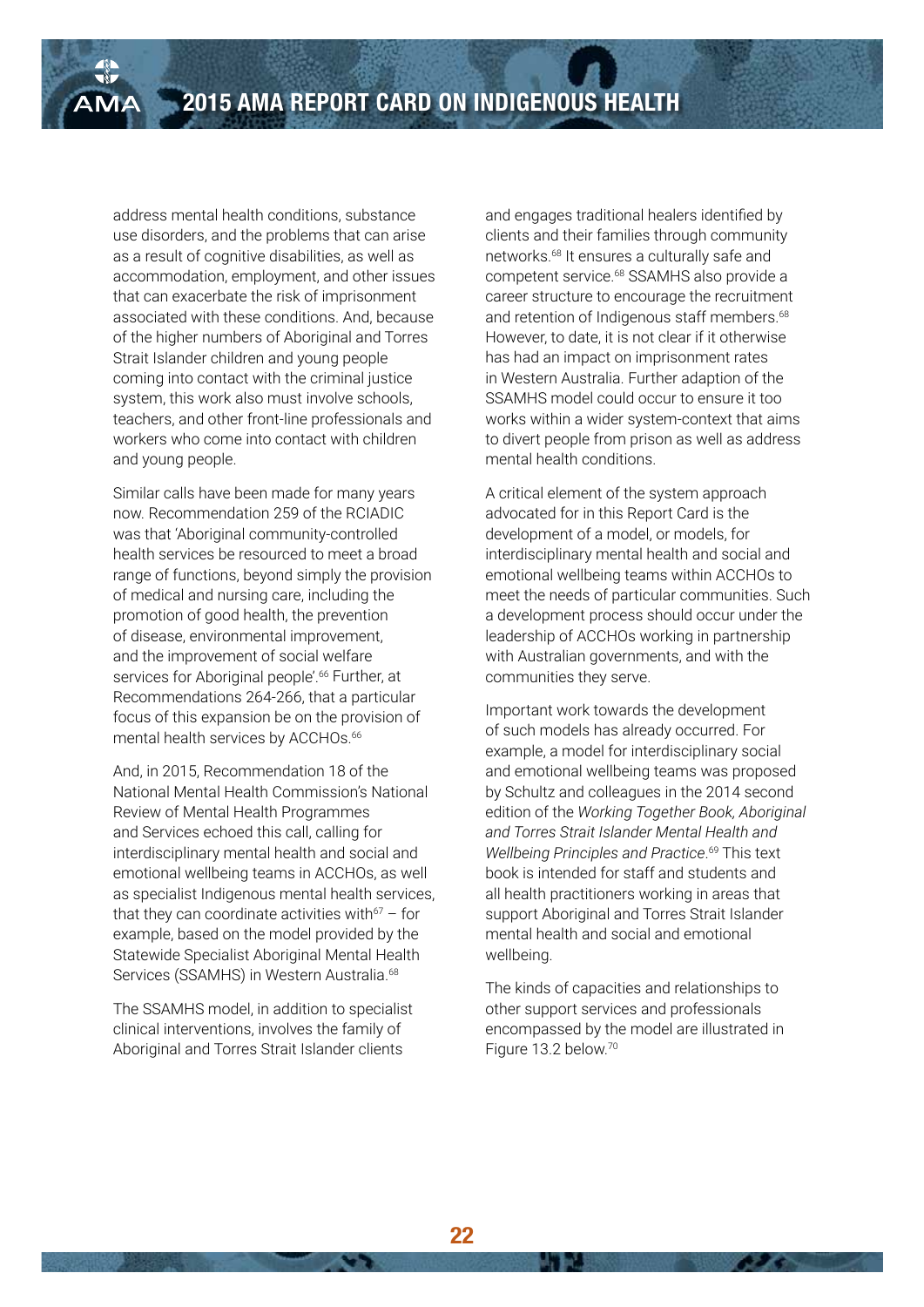

#### Figure 13.2: Potential Members of an Interdisciplinary SEWB Team

Aboriginal Medical Services Alliance of the Northern Territory (AMSANT) has also developed a model for social and emotional wellbeing teams to be based in Aboriginal Medical Services (including ACCHOs), and that aim is to provide integrated health, mental health, and substance abuse services. This is described in Text Box 5.

Finally, the AMA also supports Recommendation 5 of the National Mental Health Commission's Review report,<sup>67</sup> and the advocacy of Aboriginal and Torres Strait Islander bodies including the National Aboriginal and Torres Strait Islander Leadership in Mental Health,<sup>71</sup> as well as the Close the Gap Campaign,72 for a dedicated Indigenous mental health action plan based on the *National Strategic Framework for Aboriginal and Torres Strait Islander Peoples' Mental Health and Social and Emotional Wellbeing*, which is currently being developed. Again, such calls have been with us for decades now. Recommendation 264 of the RCIADIC was that: 'there be a substantial expansion in Aboriginal mental health services within the framework of the development, on the basis of community consultation, of a new national mental health policy'.66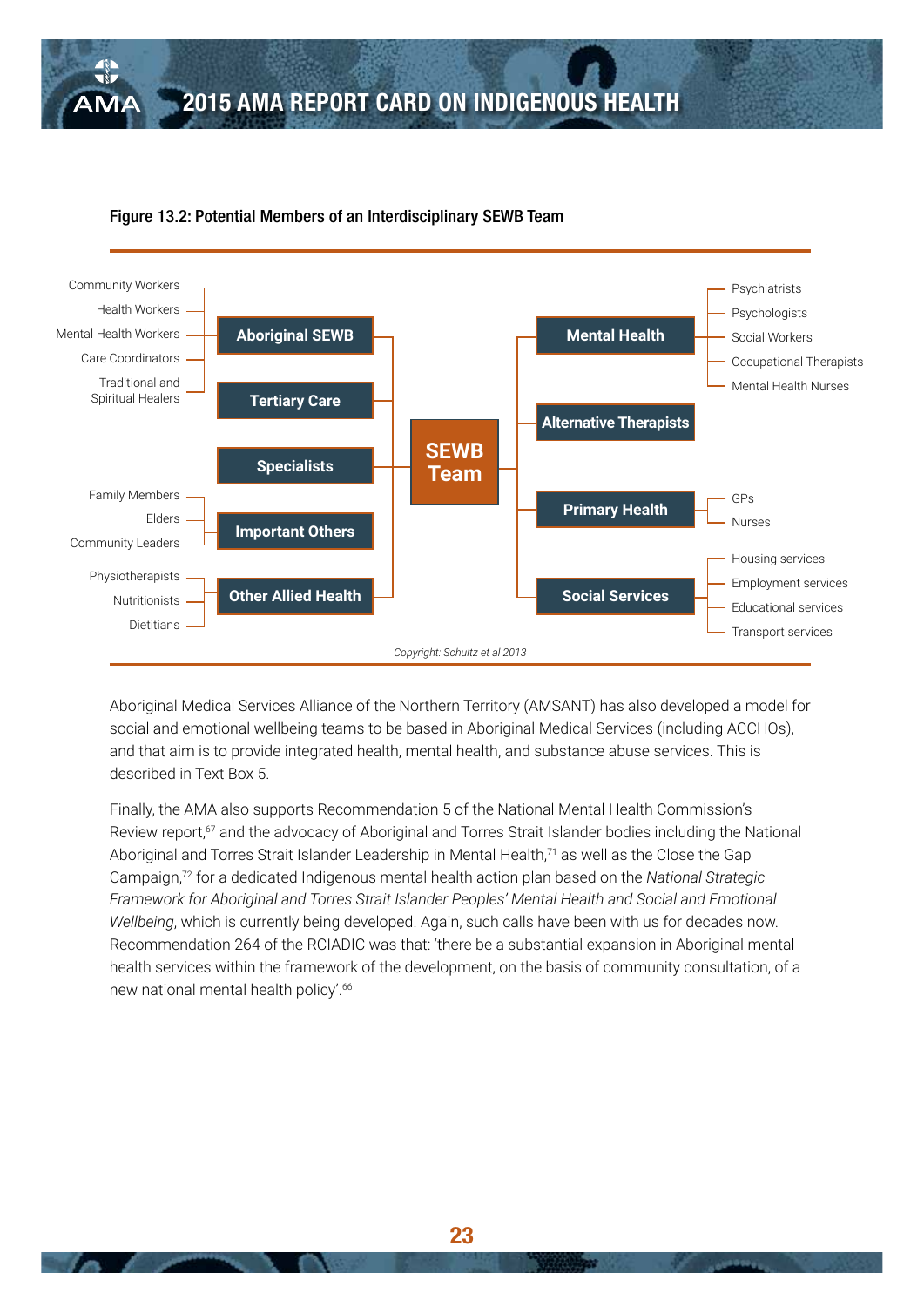#### **Text Box 5: AMSANT's Model for Integrated Alcohol and Other Drug, Community Mental Health, and Primary Health Care in Aboriginal Medical Services**

In 2009, AMSANT proposed *A Model for Integrating Alcohol and Other Drug, Community Mental Health, and Primary Health Care in Aboriginal Medical Services in the Northern Territory*. 73 Critical to the model are 'Social and Emotional Wellbeing Teams' that, for a community of 1500 people, comprises:

- four Aboriginal Family Support Workers (including at least one of each gender) with one position identified as a manager;
- two skilled counsellors able to deliver cognitive behavioural therapy; and
- two of either a mental health nurse or registered Aboriginal Mental Health Worker.

That is in addition to the core primary health care clinical staff of two general practitioners, six nurses, and eight Aboriginal Health Workers.<sup>73</sup>

Psychologists would be based zonally, with one for every 1500 people. They would provide supervision to counsellors and see those with more complex situations, including addiction, interpersonal violence, and complex problems in young people. There would be one psychiatrist for every 8000 people, based in regional centres.73

The model also deals with Aboriginal and Torres Strait Islander populations of 750, and lower.<sup>73</sup>

#### **4. In partnership with ACCHOs, prison health services, and other services as appropriate, develop a model of health care that integrates ACCHOs, prison health services, and other services to deliver an integrated approach to service provision that aims to improve health and reduce imprisonment rates at the same time.**

This recommendation builds on the previous one – with its focus on expanding the reach of ACCHOs in the community, and the development of interdisciplinary mental health and social and emotional wellbeing teams. With those teams in place, it aims to locate them within an integrated approach that includes prison health services and other services.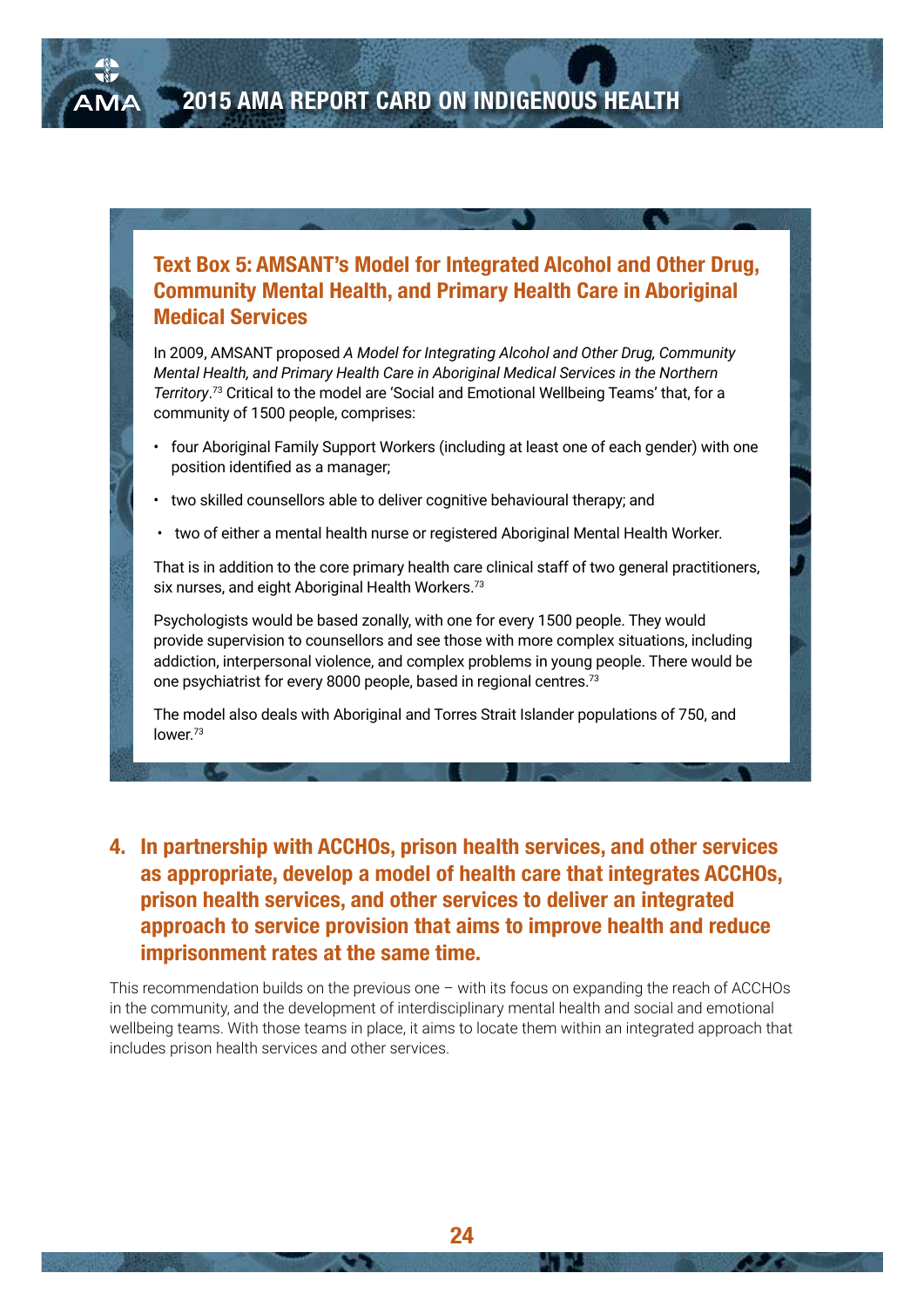#### A first step in implementing this

recommendation is to clarify the respective roles of the ACCHOs, prison health services, and other services within the integrated approach proposed, and to establish robust relationships between them. As noted, such may require additional resources for ACCHOs if they are to effectively provide outreach services into prisons.

An example of such an approach is based on the Winnunga Holistic Health Care Prison Model developed by the Winnunga Nimmityjah Aboriginal Health Service as a best practice model for holistic health care services for Indigenous prisoners in the Australian Capital Territory (see Text Box 6 below).74,75 Critically, it incorporates the goals of diversion, managing release, and preventing recidivism through the lens of health issues. It illustrates how the interdisciplinary mental health and social and emotional wellbeing teams based in ACCHOs or other services, and discussed in Recommendation 3 above, could also be harnessed to reduce imprisonment rates in the communities they work in.

The main features of the model are that:

• in the community, ACCHOs take the lead in identifying Aboriginal and Torres Strait Islander people at risk of contact with the criminal justice system, particularly children and young people, and work with them directly, or coordinate their activities with other services and professionals, to address the health and wellbeing issues that are putting them at risk, including through appropriate combinations of clinical and cultural forms of mental health care, treatments for substance use disorders, and work with cognitive disabilities;

- in custodial settings, ACCHOs providing and/or coordinating continuity of care in partnership with prison health services. This includes continuing with appropriate combinations of clinical and cultural care to address mental health conditions and substance use disorders. Critically, from time of prison entry, it also involves a focus on post-release and addressing the accommodation, employment, and family problems and stigma that can make postrelease a time of distress and a high-risk period for suicide; and
- post-release, it proposes continuity of care by the ACCHOs or other services to continue to address health and other risk factors, again with appropriate clinical and cultural care, but this time with a focus on the successful reintegration of prisoners into their communities, and the prevention of recidivism.74,75

This model is aligned with Recommendation 152c of the RCIADIC that recommended the 'involvement of Aboriginal Health Services in the provision of general and mental health care to Aboriginal prisoners.<sup>'66</sup> It also echoes the National Indigenous Drug and Alcohol Committee recommendation that 'in areas where there are [ACCHOs] or Aboriginal alcohol and drug services, there are opportunities to involve these services in the health care of offenders, and in their ongoing care postrelease.' It highlighted in particular, the ability of these services to provide continuity of care from the community to prison and back to community settings.76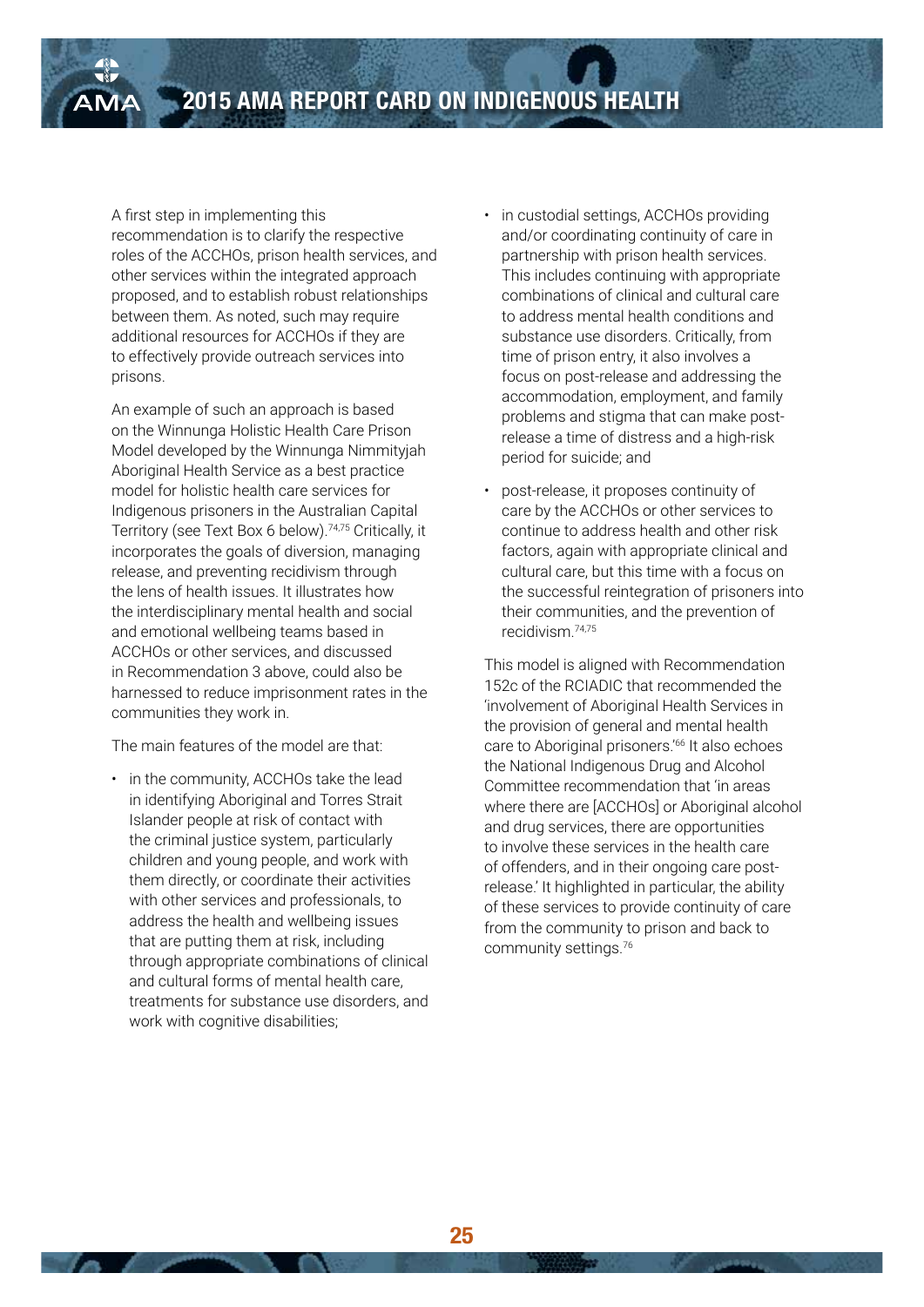#### **5. Employ Aboriginal Health Workers and Indigenous health professionals in prison health services to support them to deliver a culturally competent health service.**

This could include by the use of workforce targets. For example, the 2006 New South Wales Health *N*SW *Aboriginal Mental Health Policy 2006 -10* set a target that there be one Aboriginal and Torres Strait Islander mental health workers in 'mainstream' mental health

services for every 1000 Aboriginal and Torres Strait Islander people within the service-area within a set time.<sup>77</sup> Such targets could also be used to support the employment of Aboriginal Health Workers and health professionals by prison health services.

#### **Text Box 6: The Winnunga Holistic Health Care Prison Model 74,75**

The Winnunga Holistic Health Care Prison model has three parts:

- 1. Incarceration with ACCHOs working with a range of agencies in the community (Indigenous-specific and otherwise) to provide holistic care during incarceration and working to support active planning for release from time of entry. This includes focus on a prisoner's Indigenous identity, sense of spirituality (taking account of rehabilitation and cultural programs), physical safety while in prison, physical and mental health and continuing care received in the community, and their ongoing connection to family and community. It can involve cultural healers, Elders, 12-step programs, vocational education, and making arrangements for post-release accommodation arrangements.
- 2. Release from prison providing post-release health service coordination, and family and community reintegration cycles. This includes a range of spiritual and cultural supports and healing programs, supported accommodation or support for prisoners who return to live with their families, continuing mental and physical health care while in prison, working with the person to access employment, manage parole, and work with shame and social stigma at having served time.
- 3. Managing the cycle of incarceration proving early family and other intervention strategies, including those based in culture and spirituality, and particularly for substance abuse and mental health issues.

The model has never been fully implemented, although Winnunga Nimmityjah Aboriginal Health Service maintains an extensive program of weekly prison visits to local prisons. A key element of its approach is providing continuity of care – in many cases, the prisoners it works with in prison were the clients it worked with in the community. And they will resume that relationship on release.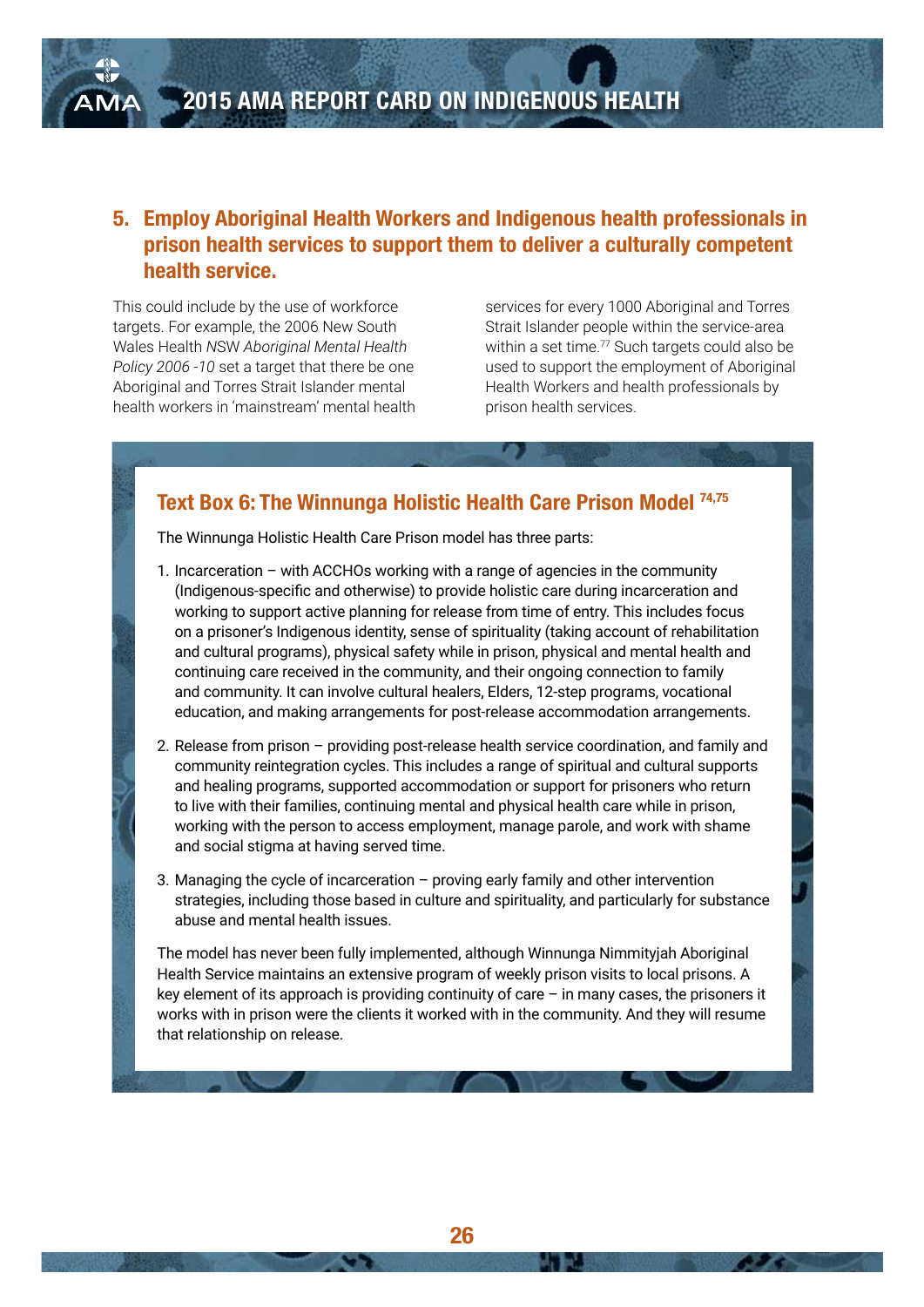## **REFERENCES**

- 1. Australian Bureau of Statistics, *Life Expectancy Estimates for Aboriginal and Torres Strait Islander Australians 2010-2012* [internet] 2013, [cited 2015 Nov 5]; ABS Cat. No. 3302.0.55.003. Available from: http://www.abs.gov.au/ausstats/abs@.nsf/ mf/3302.0.55.003.
- 2. Abbott A, (Prime Minister), *Closing the Gap Prime Minister's Report*, Commonwealth of Australia, Canberra, 2015.
- 3. Australian Bureau of Statistics, *Prisoners in Australia 2014*, [internet] 2014 [cited 2015 Nov 5]; ABS Cat. No. 4517.0. Available from: http://www.abs.gov.au/ ausstats/abs@.nsf/Latestproducts/4512.0Main%20 Features1June%20Quarter%202015?opendocume nt&tabname=Summary&prodno=4512.0&issue=Ju ne%20Quarter%202015&num=&view.
- 4. Australian Bureau of Statistics, *Corrective Services, Australia, June Quarter 2015* [internet] 2015 [cited 2015 Nov 5]; ABS Cat. No. 4512.0. Available from: http://www.abs.gov.au/AUSSTATS/abs@.nsf/Looku p/4512.0Main+Features1March per cent 20Quarter per cent 202015?OpenDocument.
- 5. Australian Bureau of Statistics, *Estimates of Aboriginal and Torres Strait Islander Australians June 2011*, [internet] 2013 [cited 2015 Nov 5]; ABS Cat. No. 328.0.55.001. Available from: http://www.abs. gov.au/ausstats/abs@.nsf/mf/3238.0.55.001.
- 6. Australian Medical Association, *Undue Punishment? Aboriginal People and Torres Strait Islanders in Prison: An Unacceptable Reality*, AMA, Canberra, 2006.
- 7. Culture is Life Campaign, *The Elders' Report into Preventing Indigenous Self-harm & Youth Suicide* [internet] 2015 [cited 2015 July 29]. Available from: http://www.cultureislife.org/#!elders-speak/cw9.
- 8. Australian Medical Association, *Position Statement on Health and the Criminal Justice System* [internet] 2012 [cited 2015 August 18] Available from: https:// ama.com.au/position-statement/health-andcriminal-justice-system-2012.
- 9. Australian Medical Association, *AMA National Alcohol Summit Communiqué*, 29 October 2014. Available online at: https://ama.com.au/media/amanational-alcohol-summit-communique [Accessed 30 July 2015].
- 10. National Aboriginal Health Strategy Working Party, *A National Aboriginal Health Strategy*. NAHSWP, Canberra, 1989.
- 11. Calma, T. (Aboriginal and Torres Strait Islander Social Justice Commissioner), *Achieving Aboriginal and Torres Strait Islander Health Equality Within a Generation - A Human Rights Based Approach* in *Social Justice Report 2005*, Human Rights and Equal Opportunity Commission, Sydney, 2006. (The phrase was adapted from one in this chapter).
- 12. Gee G, Dudgeon P, Schultz C, Hart A, and Kelly K, *Social and Emotional Wellbeing and Mental Health: An Aboriginal Perspective*', in (eds) Dudgeon P, Milroy H and Walker R *Working Together: Aboriginal and Torres Strait Islander Mental Health and Wellbeing Principles and Practice – Revised Edition*, Commonwealth of Australia, Canberra, 2014.
- 13. McLachlan, R., Gilfillan, G. and Gordon, J. *Deep and Persistent Disadvantage in Australia*, Productivity Commission Staff Working Paper, Productivity Commission, Canberra, 2013.
- 14. Australian Health Ministers' Advisory Council, *Aboriginal and Torres Strait Islander Health Performance Framework 2014 Report*, AHMAC, Canberra, 2015.
- 15. Australian Bureau of Statistics, *Family Stressors, in Australian Aboriginal and Torres Strait Islander Health Survey: First Results, Australia, 2012-13* [internet] 2013 [cited 2015 June 30]; ABS Cat. No. 4727.0.55.001. Available from: http://www.abs.gov. au/ausstats/abs@.nsf/Latestproducts/C0E1AC36B 1E28917CA257C2F001456E3?opendocument
- 16. Australian Institute of Health and Welfare, A*boriginal and Torres Strait Islander Health Organisations: Online Services Report— Key Results 2013–14*, Aboriginal and Torres Strait Islander Health Services Report No. 6. IHW 152. AIHW, Canberra, 2015.
- 17. Central Australian Aboriginal Legal Aid Service, North Australian Aboriginal Justice Agency, *NAAJA and CAALAS' Concerns with Paperless Arrests* [internet] undated [cited 2015 November 5]. Available from: http://www.naaja.org.au/wp-content/ uploads/2014/12/NAAJA-CAALAS-concerns-onpaperless-arrests.pdf.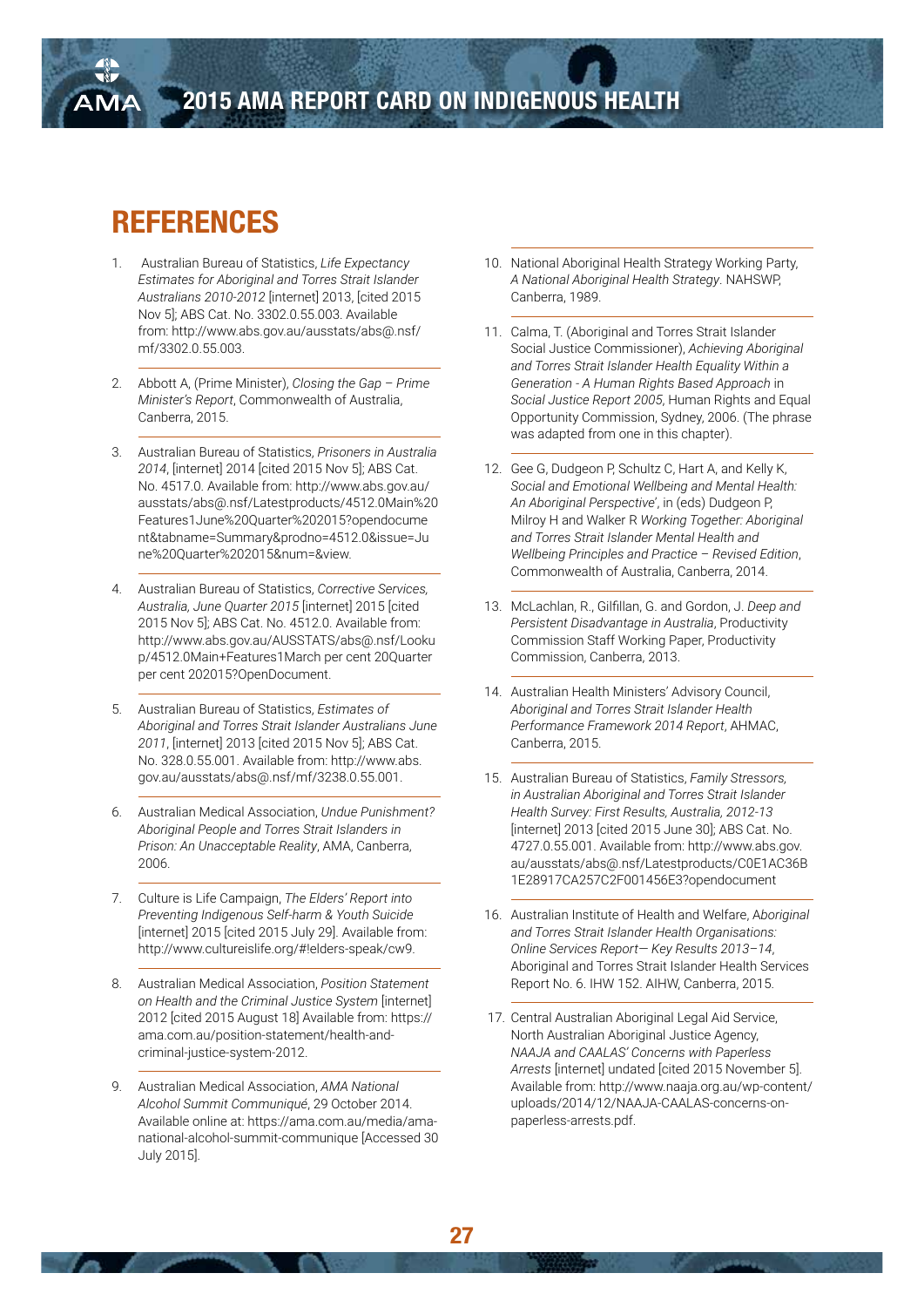

- 18. Robinson N, *Courts 'Harsher' on Aboriginal Driving Offences* in The Australian [internet] 2012 [cited 2015 November 5]. Available from: http://www. theaustralian.com.au/business/legal-affairs/ courts-harsher-on-aboriginal-driving-offences/storye6frg97x-1226498839183
- 19. Australian Institute of Health and Welfare, *Youth Justice in Australia*, 2012-13, [internet] April 2014 [cited 2015 October 2] AIHW Bulletin 120. Available from: http://www.aihw.gov.au/WorkArea/ DownloadAsset.aspx?id=60129546897.
- 20. Australian Bureau of Statistics, *Census of Population and Housing - Counts of Aboriginal and Torres Strait Islander Australians, 2011* [internet] 2012 [cited 2015 October 2] ABS Cat. No. 2075.0. Available from: http://www.abs.gov.au/ausstats/abs@.nsf/ Latestproducts/2075.0Main%20Features32011?ope ndocument&tabname=Summary&prodno=2075.0&i ssue=2011&num=&view.
- 21. Chen S, Matruglio T, Weatherburn D & Hua J, *The Transition from Juvenile to Adult Criminal Careers* [internet] 2005 [cited 2015 November 5]. Crime and Justice Bulletin No. 86. Sydney: NSW Bureau of Crime Statistics and Research. Available from: http://www.bocsar.nsw.gov.au/Documents/cjb86. pdf.
- 22. Australian Institute of Health and Welfare, *Prisoner Health Services in Australia 2012* [internet] 2014 [cited 2015 July 30]. Bulletin No. 123. AIHW Cat. No. AUS 183. Available from: http://www.aihw.gov.au/ publication-detail/?id=60129548273.
- 23. Australian Institute of Health and Welfare, *The Health and Welfare of Australia's Aboriginal and Torres Strait Islander Peoples 2015*, Cat. No. IHW 147. Canberra, 2015.
- 24. Mouzos J, *Indigenous and Non- Indigenous Homicides in Australia: A Comparative Analysis* [internet] 2001 [cited 2015 November 5] Australian Institute in Criminology, Trends and Issues in Criminal Justice No. 210, 2001. Available from: http://www.aic.gov.au/media\_library/publications/ tandi\_pdf/tandi210.pdf.
- 25. Robinson N, *Courts 'Harsher' on Aboriginal Driving Offences*, The Australian [internet], 2012 [cited 2015 September 24]; available from: http://www. theaustralian.com.au/business/legal-affairs/ courts-harsher-on-aboriginal-driving-offences/storye6frg97x-1226498839183
- 26. Knowles L, Clark S, Ford M, A*boriginal Death in Custody Prompts Call for Minor Traffic Offenders to be Kept out of Jail*, ABC News [internet] 2014 [cited 2015 September 24]; available from: http://www.abc. net.au/news/2014-09-09/death-in-custody-promptscalls-for-non-custodial-sentences/5728568.
- 27. Heffernan E, Andersen K, Dev A, et al, *Prevalence of Mental Illness Among Aboriginal and Torres Strait Islander People in Queensland Prisons* [internet] 2012 [cited 2015 September 24], Med J Aust 2012; 197 (1): 37-41. Available from: https://www.mja.com. au/journal/2012/197/1/prevalence-mental-illnessamong-aboriginal-and-torres-strait-islander-people.
- 28. World Health Organisation, *ICD-10 Version: 2016* [internet] 2016 [cited 2015 September 24], Available online at: http://apps.who.int/classifications/icd10/ browse/2016/en#/F10-F19.
- 29. Baldry E, Dowse L, Clarence M, *People with Intellectual and other Cognitive Disability in the Criminal Justice System* [internet] 2012 [cited 2015 July 30]. NSW Family and Community Services. Available from: https://www.adhc.nsw.gov.au/\_\_ data/assets/file/0003/264054/Intellectual\_and\_ cognitive\_disability\_in\_criminal\_justice\_system.pdf.
- 30. Heffernan E, Andersen K, Kinner S, *The Insidious Problem Inside: Mental Health Problems of Aboriginal and Torres Strait Islander People in Custody* [internet] 2009 [cited 2015 August 1] Australian Psychiatry February 2009 17: S41-S46, Abstract available from: http://apy.sagepub.com/content/17/1\_suppl/S41.
- 31. Joudo J, *Responding to Substance Abuse and Offending in Indigenous Communities: Review of Diversion Programs* [internet] 2008 [cited 2015 August 3], Australian Institute of Criminology, Research and Public Policy Series 88. Available from: http://www.aic.gov.au/media\_library/ publications/rpp/88/rpp088.pdf.
- 32. Indig D, McEntyre E, Page J, et al, *2009 NSW Inmate Health Survey: Aboriginal Health Report Appendix of Results* [internet] 2010 [cited 2015 August 3] Justice Health, Sydney. Available from: http://www. justicehealth.nsw.gov.au/publications/inmatehealth-survey-aboriginal-health-report.pdf.
- 33. Putt J, Payne J and Miller J, *Indigenous Male Offending and Substance Abuse* [internet] 2005 [cited 2015 August 4] Australian Institute of Criminology, Trends and Issues in Criminal Justice No. 293. Available from: http://www.aic.gov.au/media\_library/ publications/tandi\_pdf/tandi293.pdf.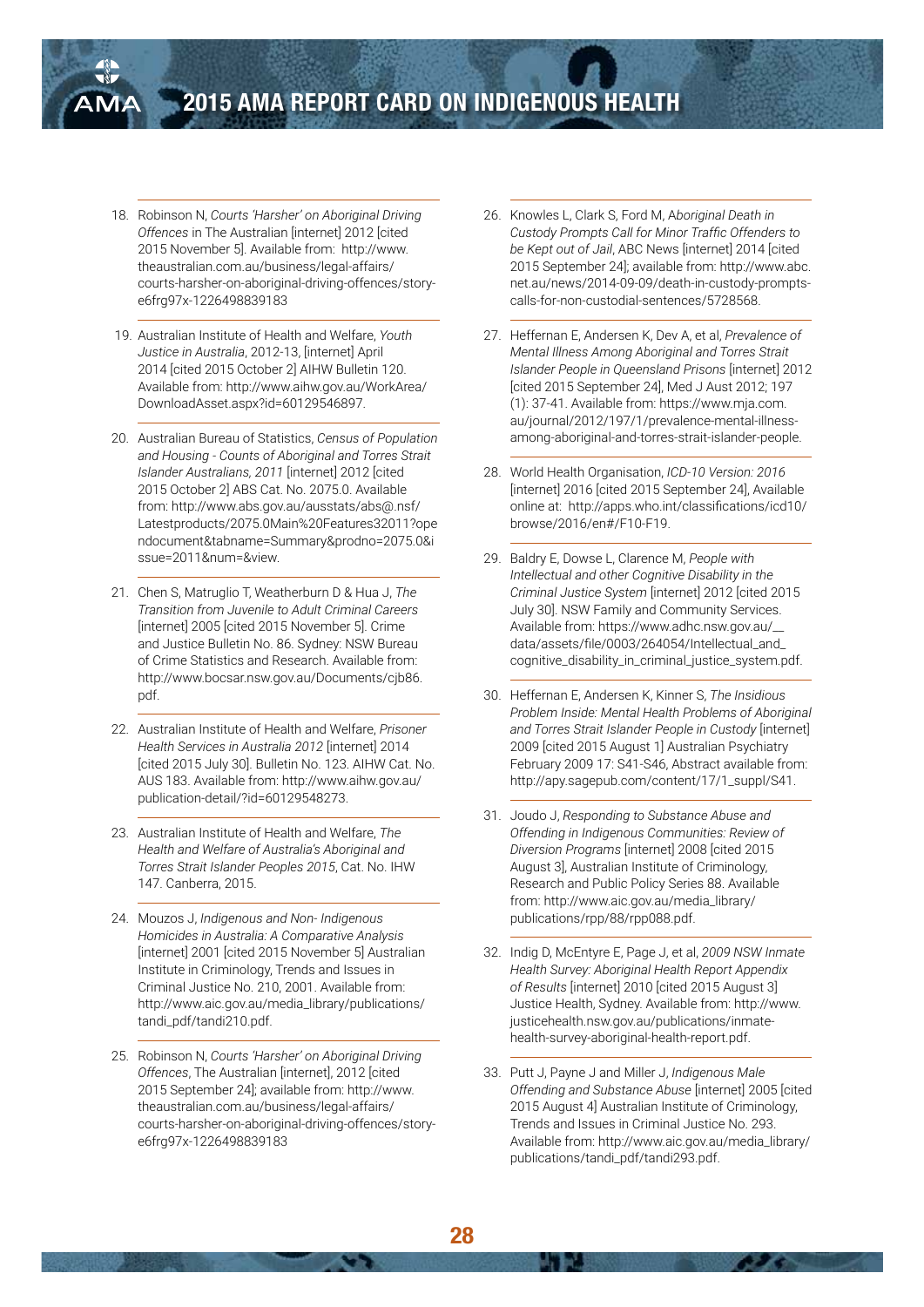

- 34. Harvey A, McGregor A, *Ice Addiction Overtaking Alcohol as Biggest Problem Facing Indigenous Australians, Rehab Expert Says*, ABC News [internet] 2015 [cited 2015 July 1]. Available from: http://www.abc.net.au/news/2015-04-01/ ice-addiction-overtaking-alcohol-biggest-problemindigenous/6365926.
- 35. ABC News, *Number of Crimes Committed by Methamphetamine Addicts 'Truly Frightening', WA's Top Judge Says* [internet] 2015 [cited 2015 July 1]. Available from: http://www.abc.net.au/news/2015- 02-25/wa-chief-justice-says-ice-problem-trulyfrightening/6261310.
- 36. Closing the Gap Clearinghouse (Australian Institute of Health and Welfare & Australian Institute of Family Studies), *Fetal Alcohol Spectrum Disorders: a Review of Interventions for Prevention and Management in Indigenous Communities*, [internet] 2014 [cited 2015 August 30]. Available from: http:// www.aihw.gov.au/WorkArea/DownloadAsset. aspx?id=60129550296.
- 37. Chudley AE, Conry J, Cook JL, et al., *Fetal Alcohol Spectrum Disorder: Canadian Guidelines for Diagnosis* [internet] 2005 [cited 2015 August 24]. CMAJ 2005; 172 (Suppl. 5): S1–21. Available from: http://www.cmaj.ca/content/172/5\_suppl/S1.full.
- 38. Fitzpatrick J, Latimer J, Carter M, Oscar J, et al., *Prevalence of Fetal Alcohol Syndrome in a Population-based Sample of Children Living in Remote Australia: The Lililwan Project* [internet] 2015 [cited 2015 July 24], Journal of Paediatrics and Child Health 51 (2015) 450–457. Available from: http:// www.ncbi.nlm.nih.gov/pubmed/25594247.
- 39. House of Representatives Standing Committee on Aboriginal and Torres Strait Islander Affairs, *Doing Time - Time for Doing - Indigenous Youth in the Criminal Justice System*, Commonwealth of Australia, Canberra, 2011.
- 40. MacLean S, McDougall S, Russell V, *Supporting Children Living with Fetal Alcohol Spectrum Disorders: Practice Principles* [internet] 2014 [cited 2015 August 24], Child Family Community Australia (CFCA) Practitioner Resource, Australian Institute of Family Studies. Available from: https://aifs.gov. au/cfca/publications/overview-alcohol-misuse-andparenting.
- 41. Department of the Attorney General WA, *Equality Before the Law Bench Book*, Government of Western Australia, Perth, 2009, p.4.27. Available online at: http://www.supremecourt.wa.gov.au/\_files/equality\_ before\_the\_law\_benchbook.pdf
- 42. Grant T, Huggins J, Connor P, Pedersen JY, et al., *A Pilot Community Intervention for Young Women with Fetal Alcohol Spectrum Disorders* [internet] 2014 [cited 2015 August 24]. Community Mental Health Journal 40(6):499–511. Available from: http://www. ncbi.nlm.nih.gov/pubmed/15672689.
- 43. Bainbridge R, McCalman J, Clifford A, Tsey K (Closing the Gap Clearinghouse. Canberra: Australian Institute of Health and Welfare, Australian Institute of Family), *Cultural Competency in the Delivery of Health Services for Indigenous People* [internet] 2013 [cited 2015 August 3]. Issues Paper No.13. Available from: http://www.aihw.gov.au/ uploadedFiles/ClosingTheGap/Content/Our\_ publications/2015/ctgc-ip13.pdf.
- 44. Hayman N, White N, Spurling G, *Improving Indigenous Patients' Access to Mainstream Health Services: The Inala Experience*, [internet] 2009 [cited 2015 July 24] Med J Aust 2009; 190 (10): 604-606. Available from: https://www.mja.com.au/journal/2009/190/10/ improving-indigenous-patients-access-mainstreamhealth-services-inala-experience.
- 45. Indigenous Allied Health Australia, *Cultural Responsiveness in Action: an IAHA Framework* [internet] 2015 [cited 2015 July 30]. Available from: http://iaha.com.au/wp-content/ uploads/2015/08/2015-IAHA-Cultural-Responsiveness-Framework-WEB.pdf.
- 46. Australian Indigenous Psychologists Association, *Cultural Competence Workshops*, [internet] undated [cited 2015 July 31]. Available from: http://www. indigenouspsychology.com.au/workshop/about-theworkshops.
- 47. National Aboriginal Community Controlled Health Organisation, Definitions [internet] undated [cited 2015 July 30]. Available from: http://www.naccho. org.au/aboriginal-health/definitions/.
- 48. Panaretto K, Wenitong M, Button S, Ring I, *Aboriginal Community Controlled Health Services: Leading the Way in Primary Care* [internet] 2014 [cited 2015 July 30] *Medical Journal of Australia*, 200 (11), 16 June 2014, pp.649-651. Available from: https:// www.mja.com.au/journal/2014/200/11/aboriginalcommunity-controlled-health-services-leading-wayprimary-care.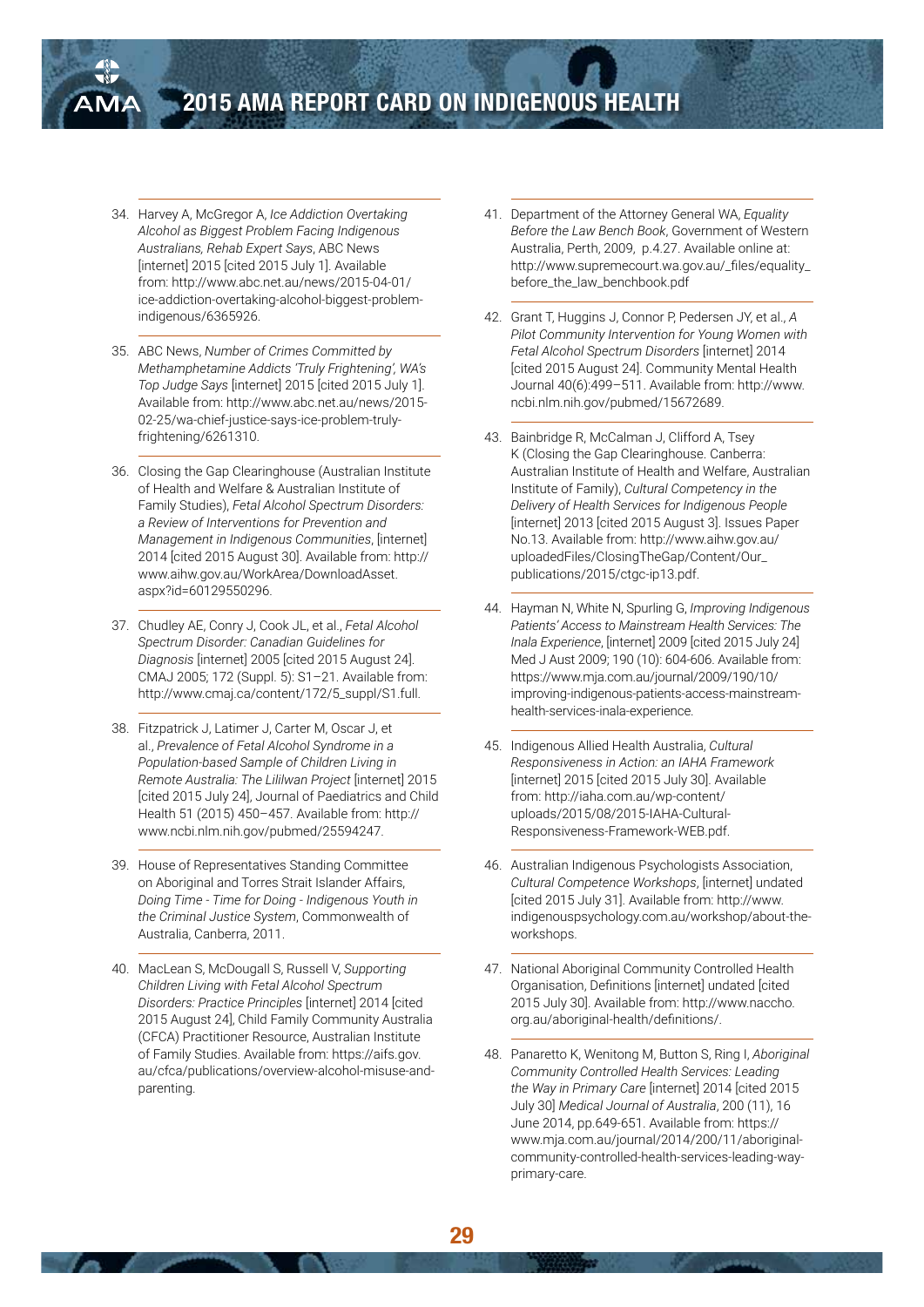

- 49. Australian Human Rights Commission, *Right to Self-Determination* [internet] undated [cited 2015 August 20]. Available from: https://www.humanrights.gov. au/right-self-determination.
- 50. Thompson SC, Haynes E, Shahid S, Woods JA, Katzenellengogen, Teng T-H, Davidson PM and Boxall A, *Effectiveness of Primary Heatlh Care for Aboriginal Australians*. Unpublished literature review commissioned by the Australian Government Department of Health, 2013 as cited in Mackey, P, Boxall, A-M, Partel K, *The Relative Effectiveness of Aboriginal Community Controlled Health Services Compared with Mainstream Health Service*, [internet] 2014 [cited 2015 August 30] *Deeble Institute Evidence Brief,* No.12. Available from: https://ahha. asn.au/system/files/docs/publications/20140916\_ deeble\_institute\_evidence\_brief\_relative\_ effectiveness\_of\_acchs.pdf.
- 51. Australian Institute of Health and Welfare 2015. *Spatial Variation in Aboriginal and Torres Strait Islander People's Access to Primary Health Care*  [internet] 2015 [cited 2015 September 4]. Cat. No. IHW 155. Available from: http://www.aihw.gov.au/ WorkArea/DownloadAsset.aspx?id=60129551600
- 52. Australian Government, *Indigenous Advancement Strategy* [internet] 2015 [cited 2015 September 24]. Available from: http://www.indigenous.gov.au/ indigenous-advancement-strategy.
- 53. Halacas, C & Adams, K (Victorian Aboriginal Community Controlled Health Organisation), *Keeping our Mob Healthy In and Out of Prison: Exploring Prison Health in Victoria to Improve Quality, Culturally Appropriate Health Care for Aboriginal People*, [internet] 2015 [cited 2015 September 30]. Available from: http://www.vaccho.org.au/ assets/01-RESOURCES/TOPIC-AREA/RESEARCH/ KEEPING-OUR-MOB-HEALTHY.pdf.
- 54. Australian Bureau of Statistics, *Australian Aboriginal and Torres Strait Islander Health Survey: Biomedical Results*, 2012–13 [internet] 2015 [cited 2015 October 2] ABS Cat. No. 4727.0.55.003, 2014. Available from: http://www.abs.gov.au/ausstats/abs@.nsf/ mf/4727.0.55.003.
- 55. Kinner SA, Dietze PM, Gouillou M, Alati R, *Prevalence and Correlates of Alcohol Dependence in Adult Prisoners Vary According to Indigenous Status*  [internet] 2012 [cited 2015 September 30]. *Australian and New Zealand Journal of Public Health*; 36(4): 329–334. Available from: http://onlinelibrary.wiley. com/doi/10.1111/j.1753-6405.2012.00884.x/full
- 56. Kariminia A, Law M, Butler T et al., *Suicide Risk Among Recently Released Prisoners in New South Wales, Australia* [internet] 2007 [cited 2015 September 4] Med J Aust 2007; 187 (7): 387- 390. Available from: https://www.mja.com.au/ journal/2007/187/7/suicide-risk-among-recentlyreleased-prisoners-new-south-wales-australia
- 57. Stewart L, Henderson C, Hobbs M et al*, Risk of Death in Prisoners After Release from Jail*  [internet] 2004 [cited 2015 September 20] Aust N Z J Public Health 2004; 28: 32-6. Available from: http://onlinelibrary.wiley.com/doi/10.1111/j.1467- 842X.2004.tb00629.x/abstract
- 58. Wang EA, Hong CS, Samuels L, Shavit S, Sanders R, Kushel M. *Transitions Clinic: Creating a Community-Based Model of Health Care for Recently Released California Prisoners* [internet] 2010 [cited 2015 September 30]. Public Health Rep. 2010;125(2):171– 7. Available from: http://www.ncbi.nlm.nih.gov/pmc/ articles/PMC2821844/
- 59. The SPRINT Project Team *How Might the Primary Care System Better Support Aboriginal People Released from the Criminal Justice System: A Systematic Literature Review* [internet] 2013 [cited 2015 September 20]. Research Centre for Primary Health Care and Equity, Faculty of Medicine, UNSW. Available from: http://files.aphcri.anu.edu.au/ reports/SPRINT%20Systematic%20Review.pdf.
- 60. Calma T. (Aboriginal and Torres Strait Islander Social Justice Commissioner) *Social Justice Report 2009*, Australian Human Rights Commission, Sydney, 2010.
- 61. National Congress of Australia's First Peoples, *Justice Policy*, [internet] 2013 [cited 2015 September 4]. Available from: http://nationalcongress. com.au/wp-content/uploads/2013/02/ CongressJusticePolicy.pdf
- 62. National Indigenous Drug and Alcohol Committee. *An Economic Analysis for Aboriginal and Torres Strait Islander Offenders: Prison vs. Residential Treatment* [internet] 2013 [cited 2015 September 24] Australian National Council on Drugs. Available from: https:// www.deloitteaccesseconomics.com.au/uploads/ File/NIDAC\_Deloitte%20Access%20Economics%20 Report(1).pdf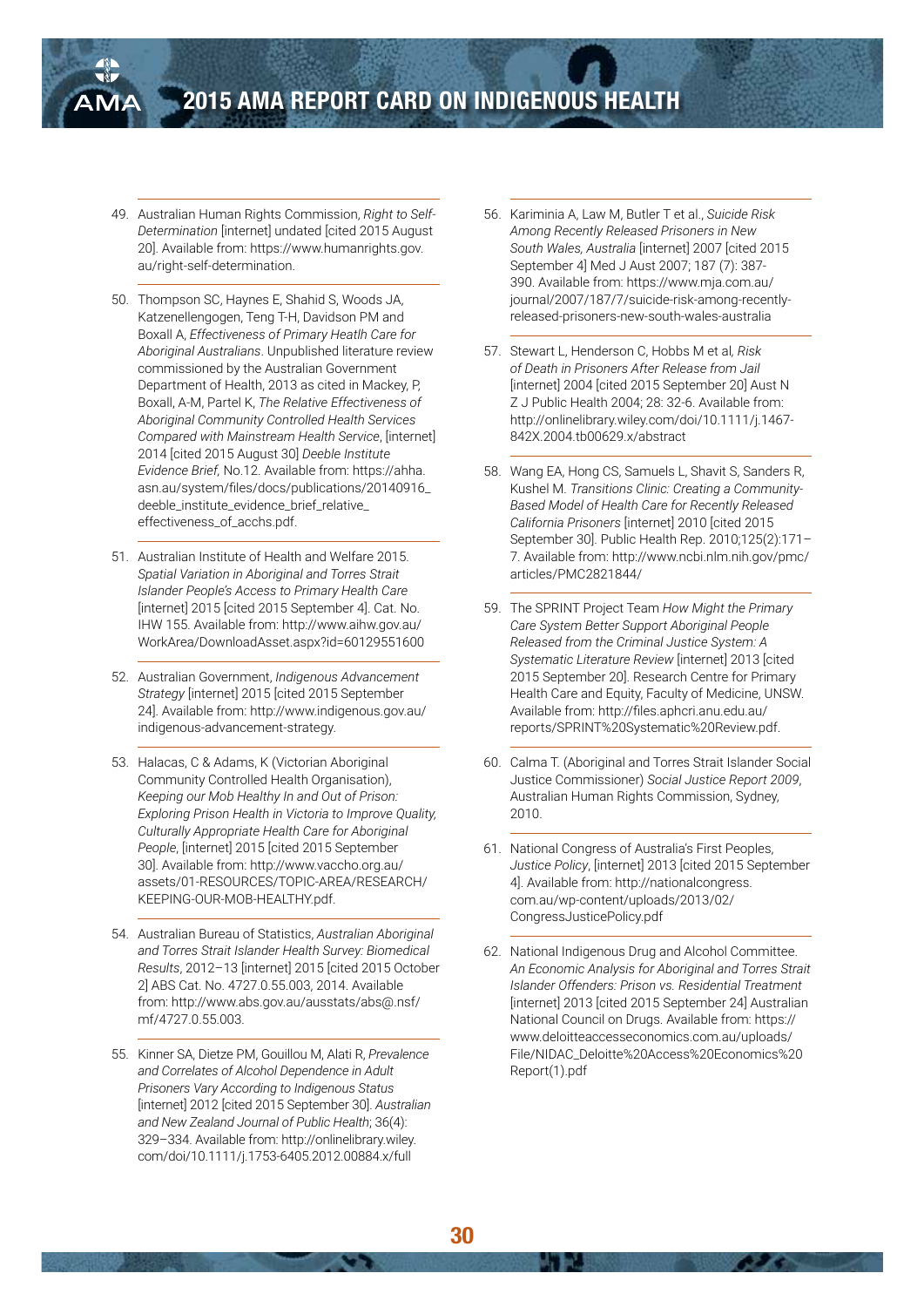

- 63. Senate Legal and Constitutional Affairs Committee, *Value of a Justice Reinvestment Approach to Criminal Justice in Australia*, [internet] 2013 [cited 2015 September 24]. Commonwealth of Australia. Available from: http://www.aph.gov.au/ Parliamentary\_Business/Committees/Senate/ Legal\_and\_Constitutional\_Affairs/Completed\_ inquiries/2010-13/justicereinvestment/report/index
- 64. *Just Reinvest* NSW campaign: http://www. justreinvest.org.au
- 65. *Change the Record* campaign: https:// changetherecord.org.au/solutions
- 66 Johnston E (1991) *Royal Commission into Aboriginal Deaths in Custody: National Report: Overview and Recommendations*, Volume 5 [internet] 1991 [cited 2015 September 24] Australian Government Publishing Service, Available from: http://www. austlii.edu.au/au/other/IndigLRes/rciadic/national/ vol5/5.html#Heading14
- 67. National Mental Health Commission, *The National Review of Mental Health Programmes and Services*, Volume 1, Sydney: NMHC. 2015.
- 68. Government of Western Australia, *Statewide Specialist Aboriginal Mental Health Service (SSAMHS)* [internet] undated [cited 2015 September 26]. Available from: http://www.mentalhealth.wa.gov. au/mental\_illness\_and\_health/mh\_aboriginal/ SSAMHS.aspx.
- 69. Dudgeon P, Milroy H and Walker R (eds.) *Working Together: Aboriginal and Torres Strait Islander Mental Health and Wellbeing Principles and Practice – Revised Edition*, Commonwealth of Australia, Canberra, 2014.
- 70. Schultz C, Walker R, Bessarab D, McMillan F, MacLeod J, Marriott R, *Interdisciplinary Care to Enhance Mental Health and Social and Emotional Wellbeing*, in Dudgeon P, Milroy H and Walker R (eds) *Working Together: Aboriginal and Torres Strait Islander Mental Health and Wellbeing Principles and Practice – Revised Edition*, Commonwealth of Australia, Canberra, 2014.
- 71. National Aboriginal and Torres Strait Islander Leadership in Mental Health - http://natsilmh.org.au.
- 72 Close the Gap Campaign Steering Committee, *Progress and Priorities Report 2015*, Oxfam Australia, Sydney, 2015.
- 73. Aboriginal Medical Services of the Northern Territory, *A Model for Integrating Alcohol and Other Drug, Community Mental Health and Primary Health Care in Aboriginal Medical Services in the Northern Territory*, [internet] 2008 [cited 2015 October 2]. Available from: http://www.health.gov.au/internet/nhhrc/ publishing.nsf/Content/150--interim/\$FILE/150%20 -%20Attachment%20C%20-%20Aboriginal%20 Medical%20Services%20Alliance%20Northern%20 Territory.pdf
- 74. Poroch Nerelle, with support from Boyd K, Tongs J, Sharp P, et al; *We're Struggling in Here* [internet] 2011 [cited 2015 September 24], Winnunga Nimmityjah Aboriginal Health Service, Canberra. Available from: http://www.winnunga.org.au/uploads/docs/ NHMRC\_AMC\_Report\_We\_are\_Stuggling\_in\_Here. pdf
- 75. Poroch N, with support from Tongs J, Sharp P, Dodson *et al, You do the Crime, You do the Time: Best Practice Model of Holistic Health Service Delivery for Aboriginal and Torres Strait Islander Inmates of the ACT Prison* [internet] 2009 [cited 2015 September 24] Winnunga Nimmityjah Aboriginal Health Service, Canberra. Available from: http:// www.winnunga.org.au/uploads/docs/Winnunga\_ Prison\_Health\_Report\_2007%202%20pdf.pdf
- 76. National Indigenous Drug and Alcohol Committee, *Bridges and Barriers: Addressing Indigenous Incarceration and Health* [internet] 2009 [cited 2015 October 3]. Available from: http://www.nobars.org. au/downloads/nidac\_bridges\_and\_barriers.pdf
- 77. NSW Health (2006) *NSW Aboriginal Mental Health Policy 2006 -10* [internet] 2006 [cited 2015 October 3] NSW Government. Available from: http:// www0.health.nsw.gov.au/policies/pd/2007/pdf/ PD2007\_059.pdf.